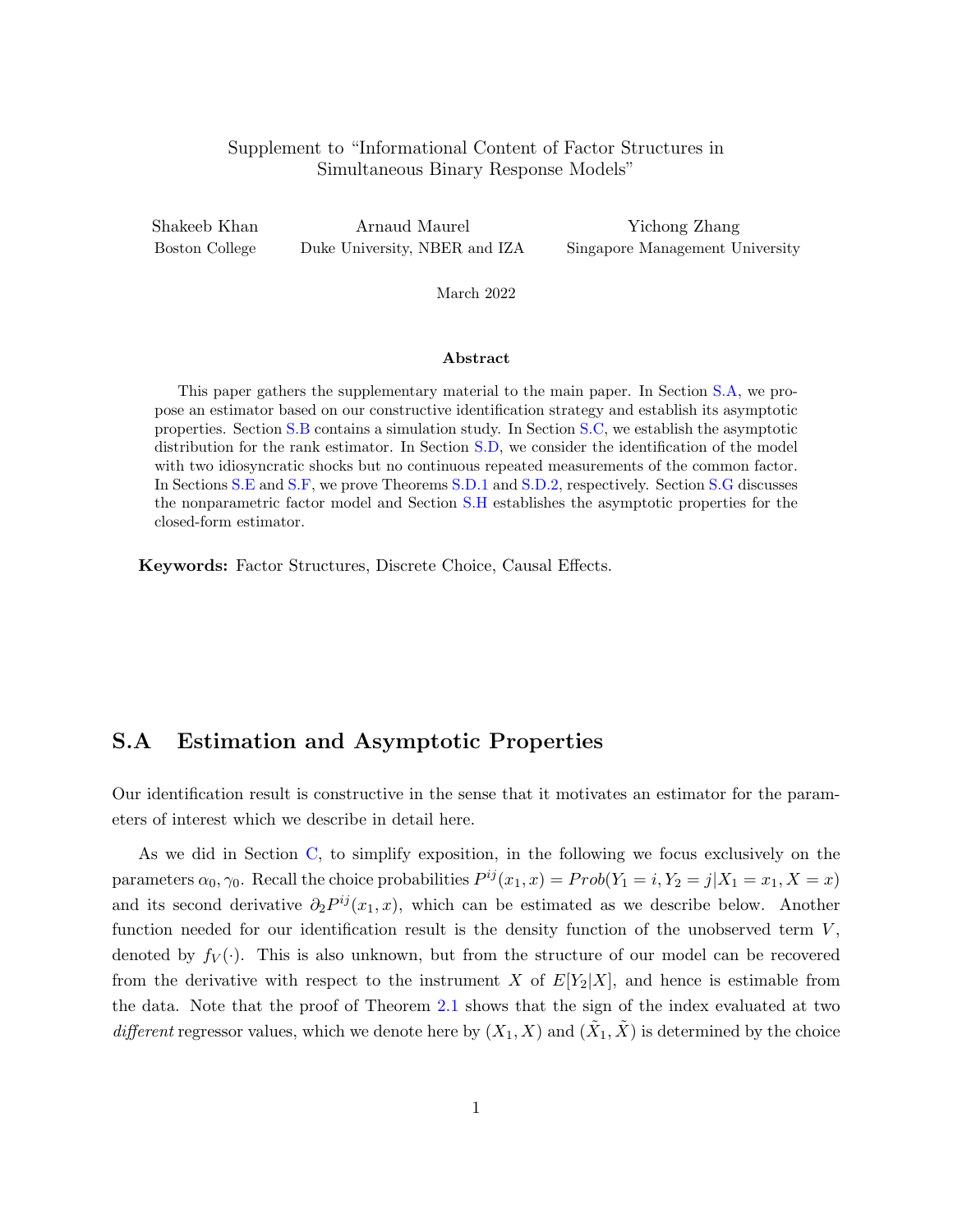probabilities via

$$
\partial_2 P^{11}(X_1, X)/f_V(X) + \partial_2 P^{10}(\tilde{X}_1, \tilde{X})/f_V(\tilde{X}) \ge 0 \quad \Longleftrightarrow X_1 + \alpha - \gamma X - (\tilde{X}_1 - \gamma \tilde{X}) \ge 0.
$$

This motivates us to use the maximum rank correlation estimator proposed by [Han](#page-28-0) [\(1987\)](#page-28-0).

Implementation requires further details to pay attention to. The unknown choice probabilities, their derivatives, and the density of V will be estimated using nonparametric methods, and for this we adopt locally linear methods as they are particularly well suited for estimating derivatives of functions.

With functions and their derivatives estimated in the first stage of our procedure, the second stage plugs in these estimated values into an objective function to be optimized. Specifically, letting  $\hat{\theta}$  denote  $(\hat{\alpha}, \hat{\gamma})$ , our estimator is of the form:

<span id="page-1-1"></span>
$$
\hat{\theta} = \arg \max_{\theta} Q_n(\theta), \quad Q_n(\theta) \equiv \sum_{i \neq j} \hat{g}_{i,j}(\theta)
$$
\n(S.A.1)

in which

$$
\hat{g}_{i,j}(\theta) = [1\{\partial_2 \hat{P}^{11}(X_{1,i}, X_i) / \hat{f}_V(X_i) + \partial_2 \hat{P}^{10}(X_{1,j}, X_j) / \hat{f}_V(X_j) \ge 0\} \mathbf{1}\{\Phi(X_{1,i}, X_i, X_{1,j}, X_j; \theta) \ge 0\} \n+ 1\{\partial_2 \hat{P}^{11}(X_{1,i}, X_i) / \hat{f}_V(X_i) + \partial_2 \hat{P}^{10}(X_{1,j}, X_j) / \hat{f}_V(X_j) < 0\} \mathbf{1}\{\Phi(X_{1,i}, X_i, X_{1,j}, X_j; \theta) < 0\}],
$$

with

$$
\Phi(x_1, x, \tilde{x}_1, \tilde{x}; \theta) = x_1 + \alpha - \gamma x - (\tilde{x}_1 - \gamma \tilde{x}).
$$

We note that this estimator falls into the class of those which optimize a nonsmooth U-process involving components estimated nonparametrically in a preliminary stage.<sup>[1](#page-1-0)</sup> Examples of other estimators in this class can be found in [Khan](#page-28-1) [\(2001\)](#page-28-1), [Abrevaya, Hausman, and Khan](#page-27-0) [\(2010\)](#page-27-0), [Jochmans](#page-28-2) [\(2013\)](#page-28-2), [Chen, Khan, and Tang](#page-28-3) [\(2016\)](#page-28-3), and our approach to deriving the limiting distribution theory of our estimator will follow along the steps used in those papers. Our limiting distribution theory for this estimator is based on the following regularity conditions:

**RK1**  $\theta_0$  lies in the interior of  $\Theta$ , a compact subset of  $R^2$ .

**RK2** The index X is continuously distributed with support on the real line, and has a density

<span id="page-1-0"></span><sup>&</sup>lt;sup>1</sup>An alternative estimation procedure could be based on the exact relationship in  $(2.7)$ . Note the equality on the left-hand side of  $(2.7)$  is a function of the data alone and not the unknown parameters. The right-hand side equality can then be regarded as a moment condition to estimate the unknown parameters. We describe this estimator and derive its asymptotic properties in the Online Supplement to the paper. While the two estimation approaches will have similar asymptotic properties (root-n consistent, asymptotically normal), we prefer the rank estimator in  $(S.A.1)$ which involves fewer tuning parameters. Furthermore rank type estimators in general are more robust to certain types of misspecification, as pointed out in [Khan and Tamer](#page-28-4) [\(2018\)](#page-28-4).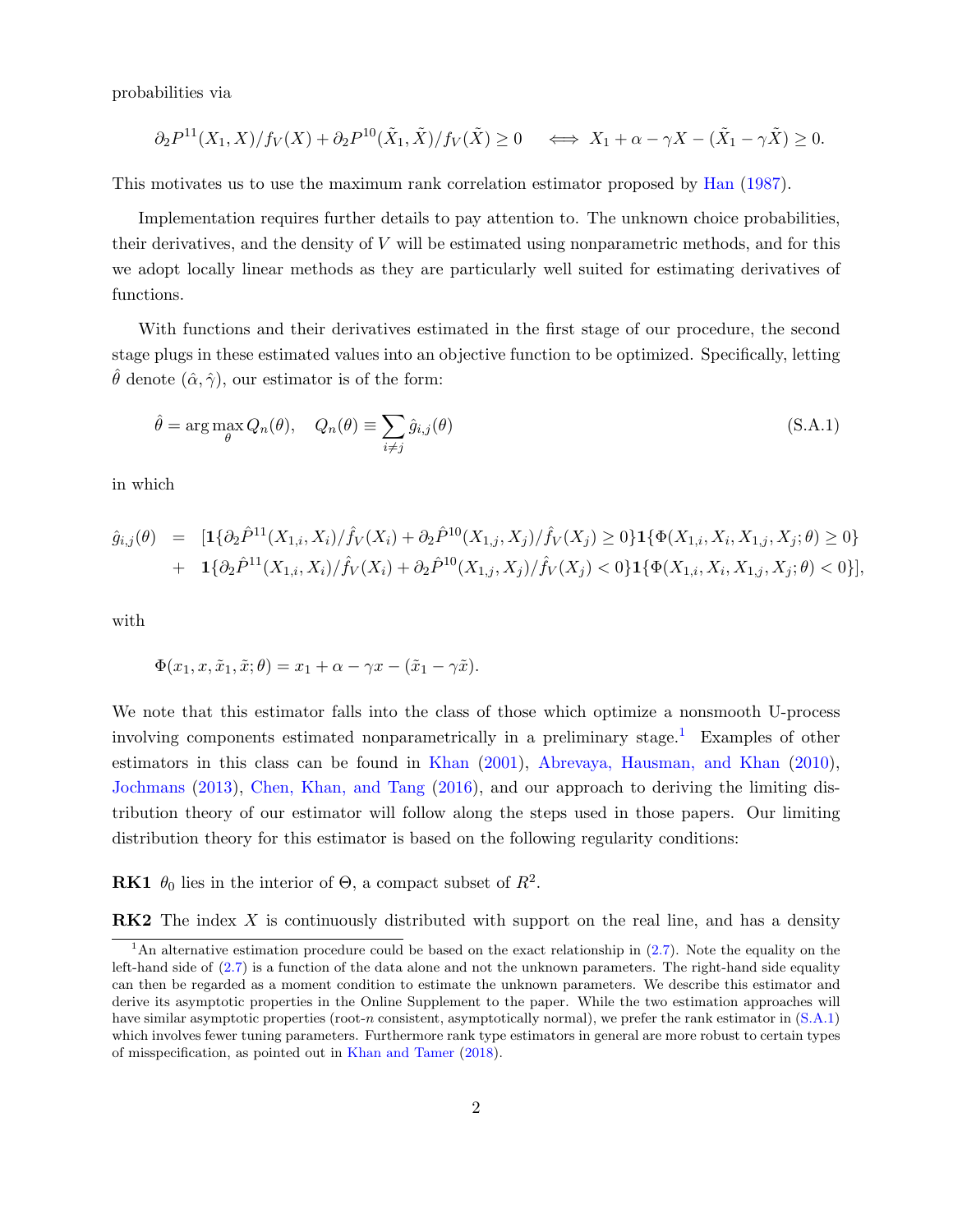function which is twice continuously differentiable.

- RK3 (Order of smoothness of probability functions and regressor density functions) The functions  $P^{i,j}(\cdot)$  and  $f_{X_1,X}(\cdot,\cdot)$  (the density function of the random vector  $(X_1, X)$ ) are continuously differentiable of order  $p_2$ .
- **RK4** (First stage kernel function conditions)  $K(\cdot)$ , used to estimate the choice probabilities and their derivatives is an even function, integrating to 1 and is of order  $p_2$ .
- **RK5** (Rate condition on first stage bandwidth sequence) The first stage bandwidth sequence  $H_n$ used in the nonparametric estimator of the choice probability functions and their derivatives satisfies  $\sqrt{n}H_n^{p_2-1} \to 0$  and  $n^{-1/4}H_n^{-1} \to 0$ .

The smoothness condition in Assumption RK4 and Assumption RK5 is due to the fact that we need to nonparametrically estimate  $\partial_2 P^{ij}(X_1, X)$  with sufficiently faster convergence rate. This will require a stronger smoothness condition than that required for standard nonparametric estimation. Assumption RK5 ensures that the bias of the first stage estimator of the derivative function converges at the parametric rate and the RMSE of this estimator (with two regressors) is fourth-root consistent, so results for two step estimation in [Newey and McFadden](#page-28-5) [\(1994\)](#page-28-5) can be applied.

Based on these conditions, we have the following theorem, whose proof is in Section [S.C](#page-5-0) of the Supplementary Appendix which characterizes the rate of convergence and asymptotic distribution of the proposed estimator:

<span id="page-2-3"></span>Theorem S.A.1. Under Assumptions RK1-RK5,

$$
\sqrt{n}(\hat{\theta} - \theta_0) \Rightarrow N(0, V^{-1} \Delta V^{-1})
$$
\n(S.A.2)

where the forms of the Hessian term V and outer score term  $\Delta$  are described in detail in Section [S.C](#page-5-0) of the Supplementary Appendix.

## <span id="page-2-0"></span>S.B Finite Sample Properties

In this section we explore the finite sample properties of the proposed estimation procedure via a simulation study. We will also see how sensitive the performance of the proposed estimator is to the factor structure assumption. As a base comparison, we also report results for the estimator proposed in [Vytlacil and Yildiz](#page-29-0) [\(2007\)](#page-29-0) to see how sensitive it is to their second instrument restriction.

Our data are simulated from base models of the form

<span id="page-2-1"></span>
$$
Y_1 = \mathbf{1}\{X_1 + \alpha_0 Y_2 - U \ge 0\} \tag{S.B.1}
$$

<span id="page-2-2"></span>
$$
Y_2 = \mathbf{1}\{X - V > 0\},\tag{S.B.2}
$$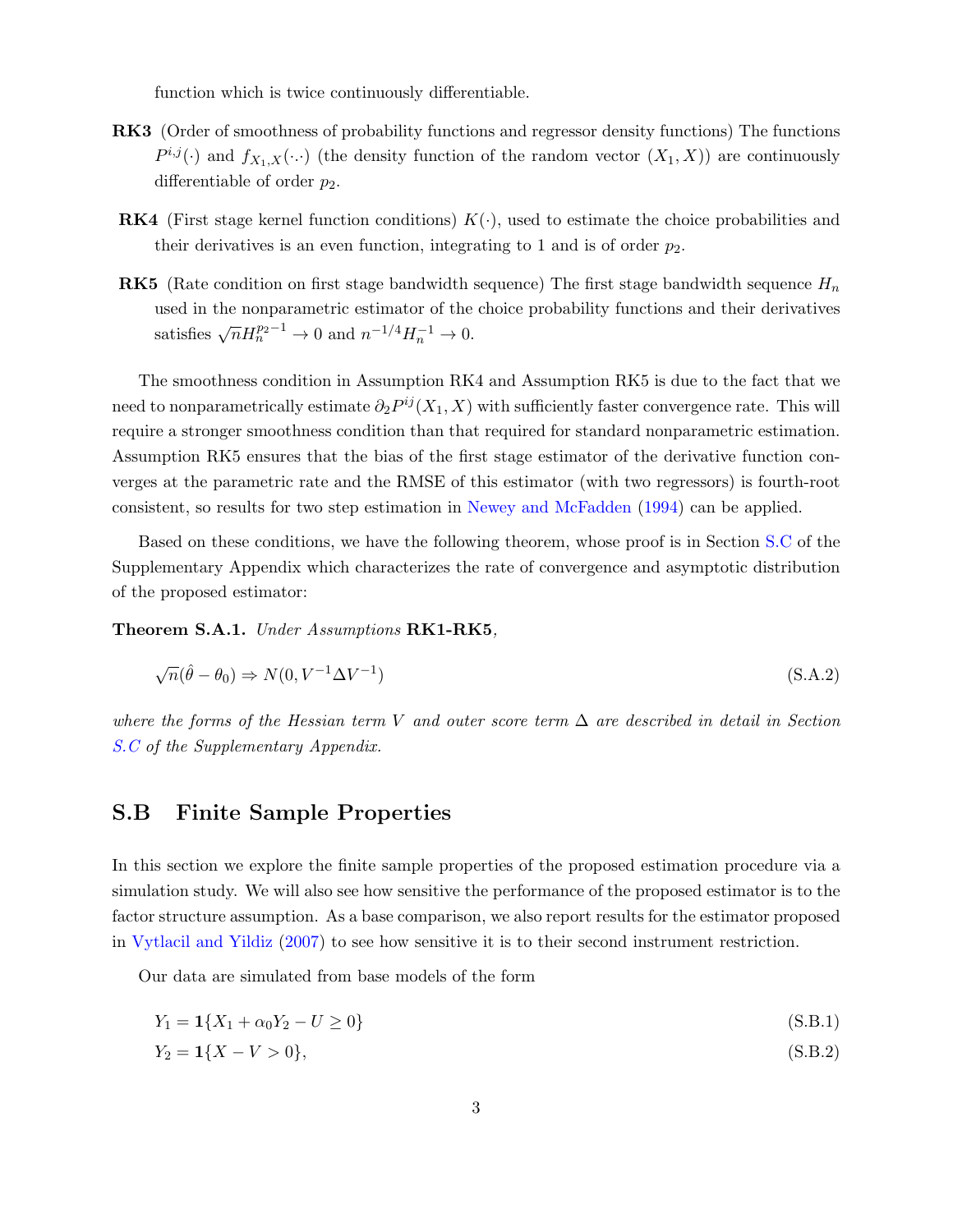where  $X_1$  is binary with success probability 0.6, X has marginal distribution  $\mathcal{N}(0,1)$ ,  $X_1$  and X are mutually independent,  $(X_1, X) \perp (V, \Pi), U = \gamma_0 V + \Pi$ .  $(V, \Pi)$  are distributed independently of each other, where  $\Pi$  is distributed following a standard normal distribution, and  $V$  is distributed either standard normal, Laplace, or T(3). The parameters  $(\alpha_0, \gamma_0) = (-0.25, 1.2)$  or  $(0.5, 1.2)$ .

Since  $X_1$  is discrete, [Vytlacil and Yildiz'](#page-29-0)s  $(2007)$  identification condition does not hold. However, the identification condition in this paper becomes

$$
|\alpha| \leq \text{length of the support of } X,
$$

which holds.

For each choice of sample size  $n = 100, 200, 400, 800, 1, 600$ , we simulate 280 samples and report the bias, standard deviation (std), root mean squared error (RMSE), and median absolute deviation (MAD) for both [Vytlacil and Yildiz'](#page-29-0)s [\(2007\)](#page-29-0) estimator (VY) and ours (KMZ). For implementation, we use the second order local polynomial along with Gaussian kernels to nonparametrically estimate the  $\partial_2 P^{11}(x_1, x)$  and  $\partial_2 P^{10}(x_1, x)$ . The bandwidth we use is  $h_1 = \sigma_x N^{-1/7}$  where  $\sigma_x$  is the standard deviation of X.  $f_V(x)$  is nonparametrically estimated using a local linear estimator with the tuning parameter  $h_2 = \sigma_x N^{-1/6}$ .

As results from the table indicate, the finite sample performance of our estimator generally agrees with the asymptotic theory. The RMSE for the estimator proposed here is decreasing as the sample size increases, as one could expect given the consistency property of our estimator. Besides, the decay rate of the RMSE and MAD is about  $\sqrt{2}$  when  $n \geq 400$  as sample sizes doubles, in line with the parametric rate of convergence of our estimator.

[Vytlacil and Yildiz'](#page-29-0)s [\(2007\)](#page-29-0) estimator, which does not exploit the factor structure, demonstrates inconsistency for certain parameter values, as indicated by the bias and median bias not shrinking with the sample size. In addition, the RMSE and MAD do not appear to decline at all, which also suggests that [Vytlacil and Yildiz'](#page-29-0)s [\(2007\)](#page-29-0) estimator is inconsistent in these designs.<sup>[2](#page-3-0)</sup>

Table 1: Normal  $V, \alpha = 0.5$ 

|           | Normal      |       |            |             |       |       |          | Laplace |       |             |       |       |             | T(3)  |       |             |          |       |  |
|-----------|-------------|-------|------------|-------------|-------|-------|----------|---------|-------|-------------|-------|-------|-------------|-------|-------|-------------|----------|-------|--|
|           | kmz         |       |            |             | kmz   |       |          |         |       | kmz         |       |       |             |       |       |             |          |       |  |
| N         | <b>Bias</b> | RMSE  | <b>MAD</b> | <b>Bias</b> | RMSE  | MAD   | Bias     | RMSE    | MAD   | <b>Bias</b> | RMSE  | MAD   | <b>Bias</b> | RMSE  | MAD   | <b>Bias</b> | RMSE MAD |       |  |
| 100       | $-0.026$    | 0.665 | 0.660      | $-0.246$    | 0.658 | 0.500 | 0.032    | 0.634   | 0.560 | $-0.293$    | 0.658 | 0.500 | 0.010       | 0.676 | 0.665 | $-0.225$    | 0.662    | 0.500 |  |
| 200       | 0.004       | 0.591 | 0.475      | $-0.329$    | 0.633 | 0.500 | $-0.015$ | 0.568   | 0.400 | $-0.336$    | 0.612 | 0.500 | $-0.003$    | 0.616 | 0.495 | $-0.279$    | 0.629    | 0.500 |  |
| 400       | 0.005       | 0.483 | 0.365      | $-0.341$    | 0.573 | 0.500 | 0.030    | 0.459   | 0.310 | $-0.323$    | 0.559 | 0.500 | 0.018       | 0.542 | 0.405 | $-0.314$    | 0.589    | 0.500 |  |
| 800       | 0.065       | 0.456 | 0.300      | $-0.348$    | 0.544 | 0.500 | 0.096    | 0.391   | 0.250 | $-0.357$    | 0.511 | 0.500 | 0.046       | 0.462 | 0.295 | $-0.346$    | 0.552    | 0.500 |  |
| $1.600\,$ | 0.040       | 0.321 | 0.195      | $-0.413$    | 0.503 | 0.500 | 0.017    | 0.294   | 0.190 | $-0.450$    | 0.506 | 0.500 | 0.034       | 0.371 | 0.240 | $-0.368$    | 0.506    | 0.500 |  |

<span id="page-3-0"></span><sup>&</sup>lt;sup>2</sup>Because  $X_1$  is binary, [Vytlacil and Yildiz'](#page-29-0)s [\(2007\)](#page-29-0) estimator can only take 3 possible values: 0, -1 or 1. In particular, when  $\alpha = 0.5$ , in most of the replications, the estimator takes values 0 or 1. When  $\alpha = -0.25$ , in most of the replications, the estimator takes value -1. In both of these cases, the MAD remains constant over the different sample sizes.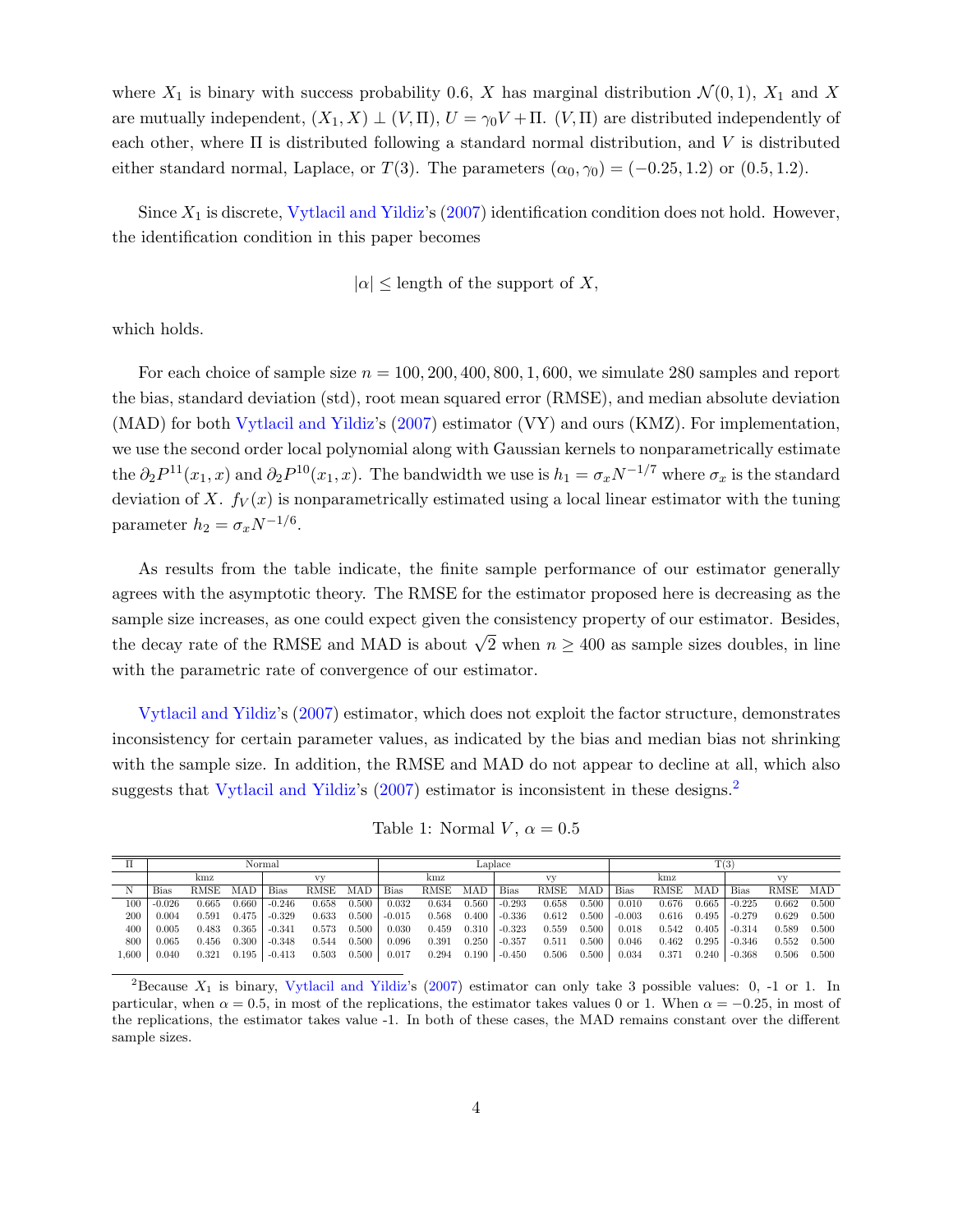Table 2: Normal  $V, \alpha = -0.25$ 

|       | Normal   |             |            |            |       |       |             | Laplace |       |             |       |       |             | T(3)  |       |          |       |       |  |
|-------|----------|-------------|------------|------------|-------|-------|-------------|---------|-------|-------------|-------|-------|-------------|-------|-------|----------|-------|-------|--|
|       | kmz      |             |            | <b>ATL</b> |       |       | kmz         |         |       |             |       |       | kmz         |       |       |          |       |       |  |
| N     | Bias     | <b>RMSE</b> | <b>MAD</b> | Bias       | RMSE  | MAD   | <b>Bias</b> | RMSE    | MAD   | <b>Bias</b> | RMSE  | MAD   | <b>Bias</b> | RMSE  | MAD   | Bias     | RMSE  | MAD   |  |
| 100   | $-0.088$ | 0.650       | 0.555      | $-0.466$   | 0.710 | 0.750 | 0.092       | 0.614   | 0.530 | $-0.358$    | 0.650 | 0.750 | 0.004       | 0.619 | 0.505 | $-0.430$ | 0.681 | 0.750 |  |
| 200   | $-0.035$ | 0.599       | 0.420      | $-0.446$   | 0.681 | 0.750 | 0.012       | 0.552   | 0.385 | $-0.485$    | 0.689 | 0.750 | $-0.008$    | 0.583 | 0.425 | $-0.463$ | 0.687 | 0.750 |  |
| 400   | $-0.016$ | 0.467       | 0.325      | $-0.487$   | 0.668 | 0.750 | $-0.010$    | 0.388   | 0.200 | $-0.552$    | 0.686 | 0.750 | $-0.003$    | 0.496 | 0.340 | $-0.489$ | 0.675 | 0.750 |  |
| 800   | $-0.028$ | 0.324       | 0.165      | $-0.591$   | 0.697 | 0.750 | 0.006       | 0.279   | 0.180 | $-0.599$    | 0.701 | 0.750 | 0.032       | 0.399 | 0.230 | $-0.533$ | 0.682 | 0.750 |  |
| 1,600 | $-0.006$ | 0.244       | 0.150      | $-0.654$   | 0.718 | 0.750 | $-0.028$    | 0.204   | 0.130 | $-0.714$    | 0.738 | 0.750 | $-0.021$    | 0.279 | 0.190 | $-0.629$ | 0.710 | 0.750 |  |

In the following designs we also consider three DGPs (DGPs 1–3) such that the one-factor model does not hold but the identification assumption in [Vytlacil and Yildiz](#page-29-0) [\(2007\)](#page-29-0) does. In this case, our simulation results show that while, as expected, the estimator VY is still valid, our estimator still performs reasonably well. Interestingly, this offers suggestive evidence that our estimator is robust to some degree of misspecification. As such, these results complement previous work highlighting the robustness of rank type estimators to misspecification - see [Khan and Tamer](#page-28-4) [\(2018\)](#page-28-4). In DGP 4, the identification assumptions in both [Vytlacil and Yildiz](#page-29-0) [\(2007\)](#page-29-0) and our paper hold. In this case, we found that our estimator has similar performance as that proposed by [Vytlacil and Yildiz](#page-29-0)  $(2007).$  $(2007).$ 

The outcome and selection equations are the same as [\(S.B.1\)](#page-2-1) and [\(S.B.2\)](#page-2-2), respectively. Then,

- DGP 1 :  $(X_1, X)$  is jointly standard normally distributed. Let  $(e_1, e_2)$  jointly Laplace distributed with mean zero and variance-covariance matrix  $\Sigma = \begin{pmatrix} 1 & -0.5 \\ -0.5 & 1 \end{pmatrix}$ ,  $e_3$  and  $e_4$  are uniformly distributed on  $(0, 1)$ , independent of each other, and independent of  $(e_1, e_2)$ ,  $V = e_1 + e_3 - 0.5$  $U = e_2 + e_4 - 0.5$ , and  $\alpha = -0.25$ .
- DGP 2 :  $(X_1, X)$  are the same as above,  $U = e_1 + e_2 0.5$ , and  $V = e_1 + e_3 0.5$ , where  $e_1$ is standard normally distributed,  $(e_2, e_3)$  are uniformly distributed on  $(0, 1)$ ,  $(e_1, e_2, e_3)$  are mutually independent, and  $\alpha = -0.25$ .
- DGP 3:  $(X_1, X)$  are the same as above,  $V = \frac{\exp(e_1 + e_2 0.5) 1}{4}$  $\frac{e_2-0.5)-1}{4}$ ,  $U = \frac{\exp(e_1+e_3-0.5)-1}{4}$  $\frac{e_3-0.5)-1}{4}$ ,  $(e_1, e_2, e_3)$  are defined as above, and  $\alpha = -0.5$ .
- DGP 4 :  $(X_1, X)$  are the same as above, V is Laplace distributed with mean zero and standard derivation 0.5,  $U = V + V' - 0.5$ , where V' is uniform distributed on  $(0, 1)$  and is independent of V, and  $\alpha = -0.25$ .

For DGPs 1, 2, and 4, when computing  $\partial_2 P^{11}(x_1,x)$  and  $\partial_2 P^{10}(x_1,x)$ , we use bandwidths  $h_1 =$  $\sigma_{x1}N^{-1/7}$  and  $h = \sigma_x N^{-1/7}$  for variables  $X_1$  and  $X$ , respectively, where  $\sigma_{x1}$  and  $\sigma_x$  are the standard errors of  $X_1$  and X, respectively. To estimate the density  $f_V(x)$ , we use bandwidth  $h_2 = \sigma_x N^{-1/6}$ . For DGP 3, we use  $h_1 = h_2 = h = \sigma_{x1} N^{-1/5}$ . In all simulations, we use 280 replications.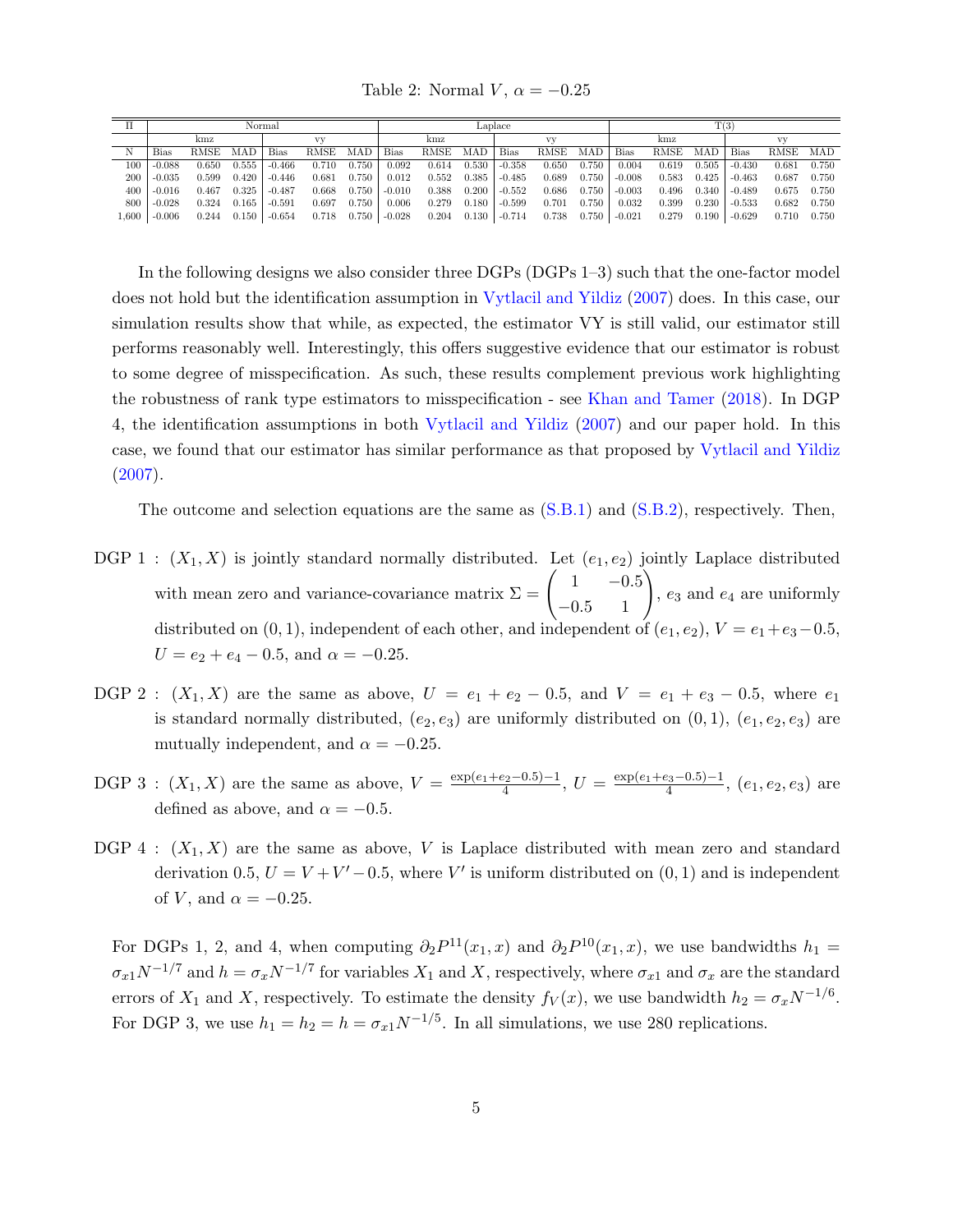<span id="page-5-1"></span>

|            |             |       |            | DGP 1       |             | DGP <sub>2</sub> |             |             |       |             |             |            |  |
|------------|-------------|-------|------------|-------------|-------------|------------------|-------------|-------------|-------|-------------|-------------|------------|--|
|            |             | kmz   |            |             | vy          |                  |             | kmz         |       | vy          |             |            |  |
| N          | <b>Bias</b> | RMSE  | <b>MAD</b> | <b>Bias</b> | <b>RMSE</b> | MAD              | <b>Bias</b> | <b>RMSE</b> | MAD   | <b>Bias</b> | <b>RMSE</b> | <b>MAD</b> |  |
| 100        | $-0.065$    | 0.678 | 0.600      | $-0.055$    | 0.666       | 0.535            | $-0.058$    | 0.621       | 0.505 | $-0.05$     | 0.621       | 0.470      |  |
| 200        | $-0.118$    | 0.543 | 0.370      | $-0.080$    | 0.497       | 0.320            | $-0.122$    | 0.523       | 0.350 | $-0.097$    | 0.495       | 0.350      |  |
| 400        | $-0.117$    | 0.413 | 0.280      | $-0.071$    | 0.378       | 0.245            | $-0.062$    | 0.335       | 0.215 | $-0.033$    | 0.316       | 0.220      |  |
| 800        | $-0.102$    | 0.287 | 0.170      | $-0.062$    | 0.243       | 0.160            | $-0.031$    | 0.242       | 0.150 | $-0.008$    | 0.215       | 0.150      |  |
| 1,600      | $-0.071$    | 0.193 | 0.140      | $-0.035$    | 0.155       | 0.100            | $-0.038$    | 0.167       | 0.100 | $-0.031$    | 0.158       | 0.100      |  |
|            |             |       |            | DGP 3       |             | DGP 4            |             |             |       |             |             |            |  |
| 100        | $-0.012$    | 0.583 | 0.480      | $-0.015$    | 0.565       | 0.430            | $-0.057$    | 0.401       | 0.240 | $-0.066$    | 0.422       | 0.240      |  |
| <b>200</b> | $-0.061$    | 0.425 | 0.275      | $-0.068$    | 0.399       | 0.270            | $-0.041$    | 0.282       | 0.180 | $-0.049$    | 0.263       | 0.145      |  |
| 400        | $-0.041$    | 0.259 | 0.170      | $-0.042$    | 0.237       | 0.155            | $-0.062$    | 0.184       | 0.135 | $-0.047$    | 0.186       | 0.120      |  |
| 800        | $-0.061$    | 0.219 | 0.140      | $-0.047$    | 0.182       | 0.120            | $-0.029$    | 0.119       | 0.080 | $-0.034$    | 0.115       | 0.070      |  |
| 1,600      | $-0.038$    | 0.130 | 0.080      | $-0.035$    | 0.119       | 0.080            | $-0.024$    | 0.090       | 0.060 | $-0.022$    | 0.086       | 0.070      |  |

Table 3: Alternative DGPs

In the first three DGPs, we see that VY's estimator has better performance in terms of both bias and MSE. On the other hand, although the models do not have a factor structure, our estimator still performs reasonably well. In the last DGP, support conditions in both [Vytlacil and Yildiz](#page-29-0) [\(2007\)](#page-29-0) and our paper hold. Table [3](#page-5-1) shows that our and [Vytlacil and Yildiz'](#page-29-0)s [\(2007\)](#page-29-0) estimators have similar performance in terms of bias and MSE. Although our estimator is expected to be more efficient as we use the factor structure in estimation, it is not. We conjecture that it is because our estimator does not necessarily use all the information, or in other words, achieve the semiparametric efficiency bound. To establish the semiparametric efficient estimator in the model with and without the factor structure is an interesting yet challenging task. We leave it as a topic for future research.

# <span id="page-5-0"></span>S.C Proof of Theorem [S.A.1](#page-2-3)

Recall we defined our two step rank estimator as follows: Letting  $\hat{\theta}$  denote  $(\hat{\alpha}, \hat{\gamma})$ , our estimator is of the form:

$$
\hat{\theta} = \arg \max_{\theta} \hat{Q}_n(\theta) \equiv \sum_{i \neq j} \hat{g}_{i,j}(\theta)
$$

in which

$$
\begin{aligned}\n\hat{g}_{i,j}(\theta) &= \left[ \mathbf{1} \{ \partial_2 \hat{P}^{11}(X_{1,i}, X_i) / \hat{f}_V(X_i) + \partial_2 \hat{P}^{10}(X_{1,j}, X_j) / \hat{f}_V(X_j) \ge 0 \} \mathbf{1} \{ \Phi(X_{1,i}, X_i, X_{1,j}, X_j; \theta) \ge 0 \} \right. \\
&\quad + \left. \mathbf{1} \{ \partial_2 \hat{P}^{11}(X_{1,i}, X_i) / \hat{f}_V(X_i) + \partial_2 \hat{P}^{10}(X_{1,j}, X_j) / \hat{f}_V(X_j) < 0 \} \mathbf{1} \{ \Phi(X_{1,i}, X_i, X_{1,j}, X_j; \theta) < 0 \} \right],\n\end{aligned}
$$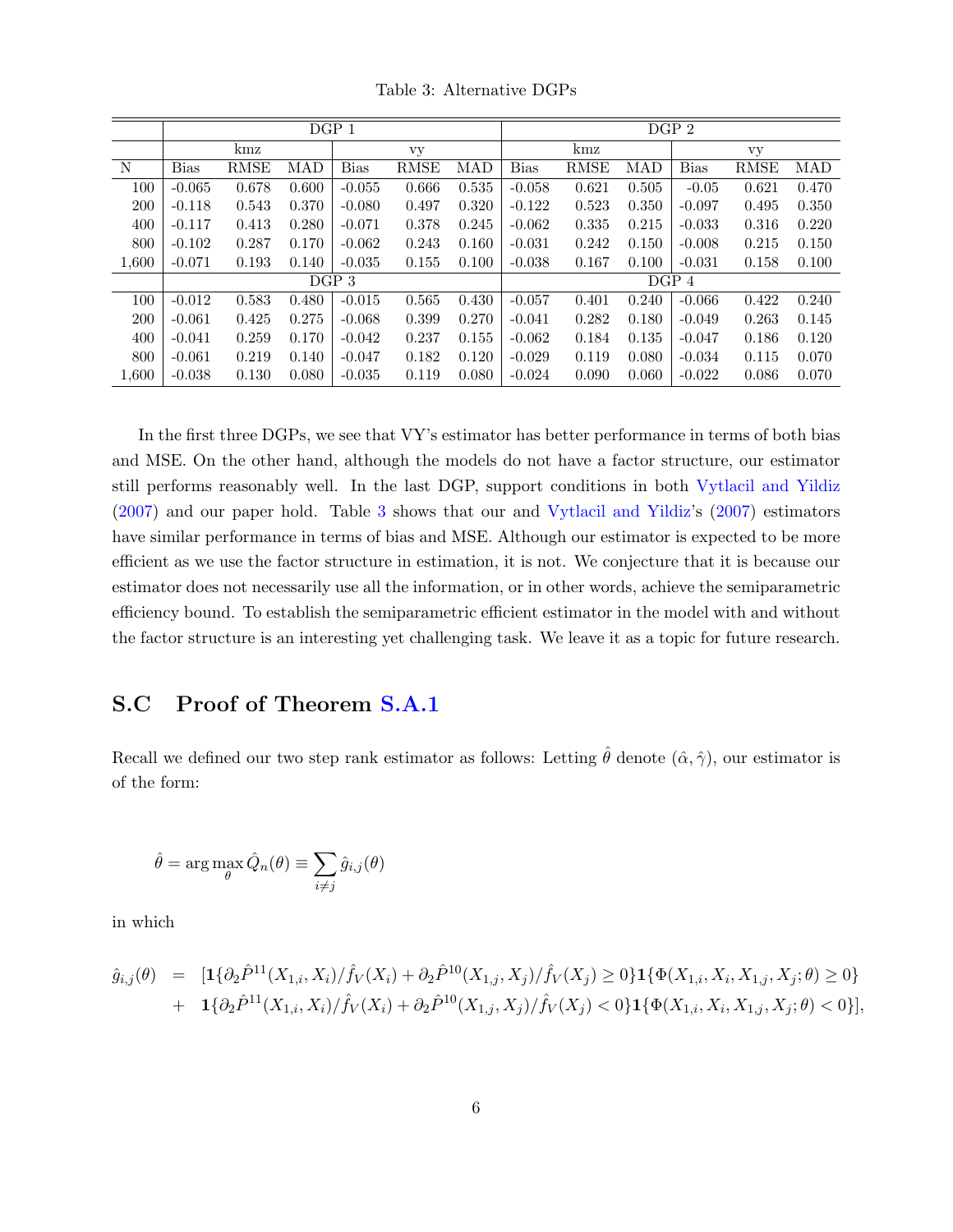with

$$
\Phi(x_1, x, \tilde{x}_1, \tilde{x}; \theta) = x_1 + \alpha - \gamma x - (\tilde{x}_1 - \gamma \tilde{x})
$$

We first show consistency of the rank estimator. To do so we first define the objective function  $Q_n^{if}$  $_{n,2}^{ij}(\theta)$ , defined as

$$
Q_{n,2}^{if}(\theta) \equiv \sum_{i \neq j} g_{i,j}(\theta)
$$

where

$$
g_{i,j}(\theta) = \left[ \mathbf{1} \{ \partial_2 P^{11}(X_{1,i}, X_i) / f_V(X_i) + \partial_2 P^{10}(X_{1,j}, X_j) / f_V(X_j) \ge 0 \} \mathbf{1} \{ \Phi(X_{1,i}, X_i, X_{1,j}, X_j; \theta) \ge 0 \} + \mathbf{1} \{ \partial_2 P^{11}(X_{1,i}, X_i) / f_V(X_i) + \partial_2 P^{10}(X_{1,j}, X_j) / f_V(X_j) < 0 \} \mathbf{1} \{ \Phi(X_{1,i}, X_i, X_{1,j}, X_j; \theta) < 0 \} \right],
$$

Since  $g_{i,j}$  is bounded by 1  $\forall i, j$ , and our random sampling assumption, we have for each  $\theta$ ,

$$
Q_{n,2}^{if}(\theta) \stackrel{p}{\to} E[g_{i,j}(\theta)] \equiv \Gamma_0(\theta)
$$

Furthermore, by Assumptions RK2, RK3 we can extend this result to converging uniformly over  $\theta \in \Theta$  (see, e.g. [Sherman](#page-29-2) [\(1994a\)](#page-29-1), Sherman [\(1993\)](#page-29-2).)  $\Gamma_0(\theta)$  is continuous in  $\theta$  by Assumptions RK2,RK3, and uniquely maximized at  $\theta = \theta_0$  by our identification result in Theorem [2.1.](#page-0-1) Along with Assumption RK1, the infeasible estimator, defined as the maximizer of  $Q_n^{if}$  $n,2(\theta)$  converges in probability to  $\theta_0$  by, for example Theorem 2.1 in [Newey and McFadden](#page-28-5) [\(1994\)](#page-28-5). To show consistency of the feasible estimator, where we first estimate the choice probability functions and their derivatives nonparametrically, we only now need to show the two objective functions converged to each other uniformly in  $\theta \in \Theta$ . Consistency of the first stage estimators follows from Assumptions RK3-RK5, see for example [Henderson, Li, Parmeter, and Yao](#page-28-6) [\(2015\)](#page-28-6). However, this does not immediately imply convergence of the difference in feasible and infeasible objective functions since the nonparametric estimators are inside indicator functions so the continuous mapping theorem does immediately not apply. Nonetheless the desired result can still be attained in one of two ways. One would be to replace indicator functions with smooth distribution functions in a fashion analogous to [Horowitz](#page-28-7) [\(1992\)](#page-28-7). This would have the disadvantage of introducing tuning parameters, but another approach would be to replace the indicator functions with their conditional expectations, and note that the conditional expectations are smooth functions using Assumption RK2, RK3. To see why, let  $\hat{m}(x_i)$  be a nonparametric estimator of a function  $m(x_i)$ , which is assumed to be smooth. We evaluate the plim of

$$
I[\hat{m}(x_i) > 0] - I[m(x_i) > 0] = I[\hat{m}(x_i) > 0, m(x_i) < 0] - I[\hat{m}(x_i) < 0, m(x_i) > 0]
$$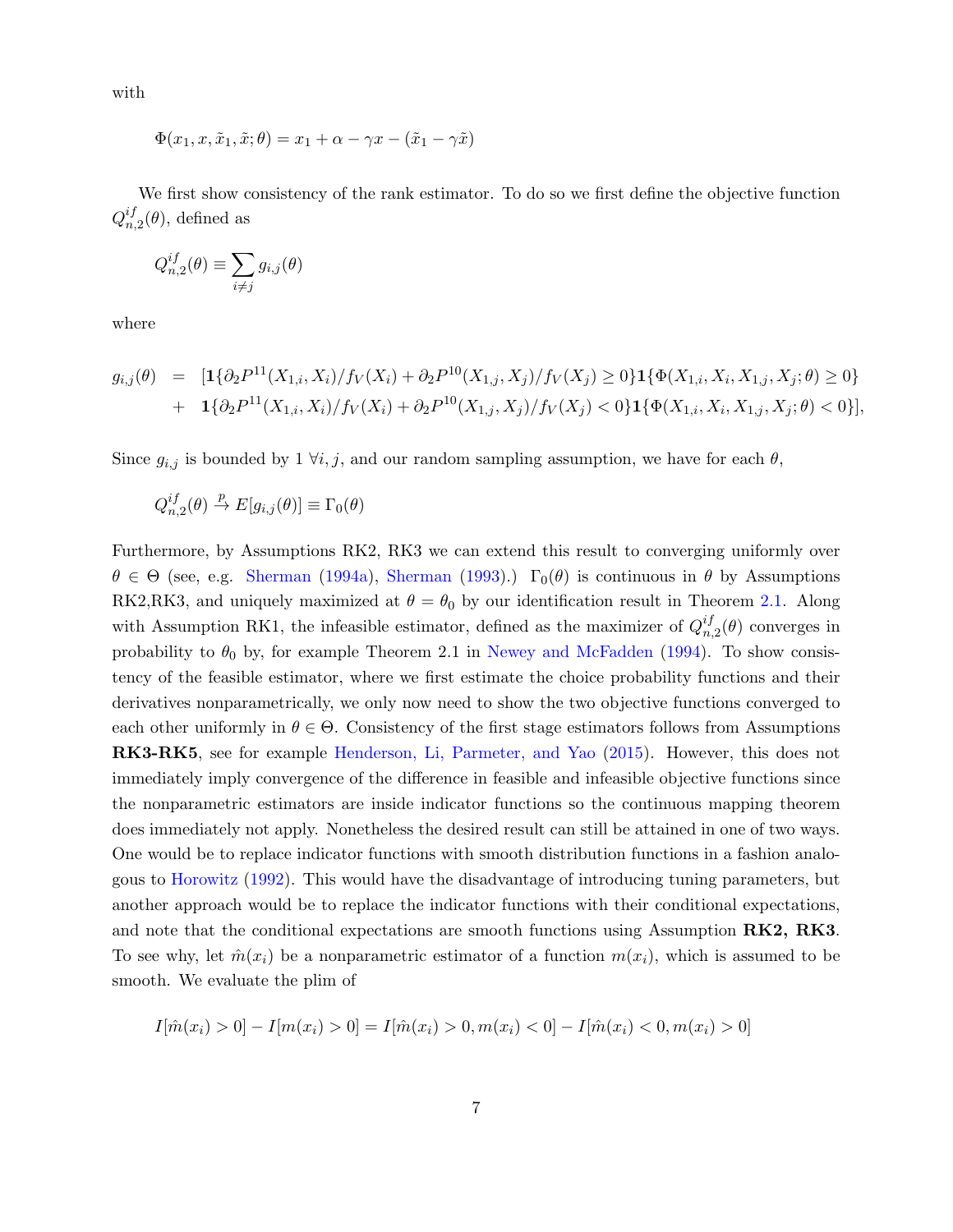we show that the first term converges in probability to 0 as identical arguments can be used for the second term. Let  $\varepsilon > 0$  be given;  $P(I[\hat{m}(x_i) > 0, m(x_i) < 0] > \varepsilon) \leq E[I[\hat{m}(x_i) > 0, m(x_i) < 0] / \varepsilon$ by Markov's inequality. But the expectation in the numerator on the right hand side is

$$
P(\hat{m}(x_i) > 0, m(x_i) < 0) = P(\hat{m}(x_i) > 0, m(x_i) \le -\delta_n) + P(\hat{m}(x_i) > 0, m(x_i) \in (-\delta_n, 0))
$$

where  $\delta_n$  is a sequence of positive numbers converging to 0, at a slow rate, e.g.( $\log n^{-1}$ ). The first term on the right hand side is bounded above by

$$
P(|\hat{m}(x_i) - m(x_i)| > \delta_n) \le P(||\hat{m}(\cdot) - m(\cdot)|| > \delta_n)
$$

where the notation  $\|\hat{m}(\cdot) - m(\cdot)\|$  above denotes the sup norm over  $x_i$ . The right hand side probability above will be sufficiently small for  $n$  large enough by the rate of convergence of the nonparametric estimator. The second term,  $P(\hat{m}(x_i) > 0, m(x_i) \in (-\delta_n, 0))$ , is bounded above by  $P(m(x_i) \in (-\delta_n, 0))$  which by the smoothness of  $m(x_i)$  converges to 0, and hence can be made arbitrarily small.  $\Box$ 

To derive the rate of convergence and limiting distribution theory for the feasible estimator where we first estimate choice probability functions and their derivatives nonparametrically, we expand the nonparametric estimators around true functions that are inside the indicator function in  $Q_{n2}$ . Then we can follow the approach in [Sherman](#page-29-3) [\(1994b\)](#page-29-3). Having already established consistency of the estimator, we will first establish root-n consistency and then asymptotic normality. For root-n consistency we will apply Theorem 1 of [Sherman](#page-29-3) [\(1994b\)](#page-29-3) and so here we change notation to deliberately stay as close as possible to his. We will actually apply this theorem twice, first establishing a slower than root-n consistency result and then root-n consistency. Keeping our notation deliberately as close as possible to Sherman(1994b), here replacing our second stage rank objective function  $\hat{Q}_{2,n}(\theta)$  with  $\hat{\mathcal{G}}_n(\theta)$ , our infeasible objective function  $Q_{n}^{if}$  $_{n,2}^{ij}(\theta)$  with  $\mathcal{G}_n(\theta)$ , and denoting our limiting objective function, previously denoted by  $\Gamma_0(\theta)$ , by  $\mathcal{G}(\theta)$ . We have the following theorem:

<span id="page-7-0"></span>**Theorem S.C.1.** (From Theorem 1 in [Sherman](#page-29-3)  $(1994b)$ ).

If  $\delta_n$  and  $\varepsilon_n$  are sequences of positive numbers converging to 0, and

- 1.  $\hat{\theta} \theta_0 = o_p(\delta_n)$
- 2. There exists a neighborhood of  $\theta_0$  and a constant  $\kappa > 0$  such that  $\mathcal{G}(\theta) \mathcal{G}(\theta_0) \geq \kappa ||\theta \theta_0||^2$ for all  $\theta$  in this neighborhood.
- 3. Uniformly over  $O_p(\delta_n)$  neighborhoods of  $\theta_0$

$$
\hat{\mathcal{G}}_n(\theta) = \mathcal{G}(\theta) + O_p(||\theta - \theta_0||/\sqrt{n}) + o_p(||\theta - \theta_0||^2) + O_p(\varepsilon_n)
$$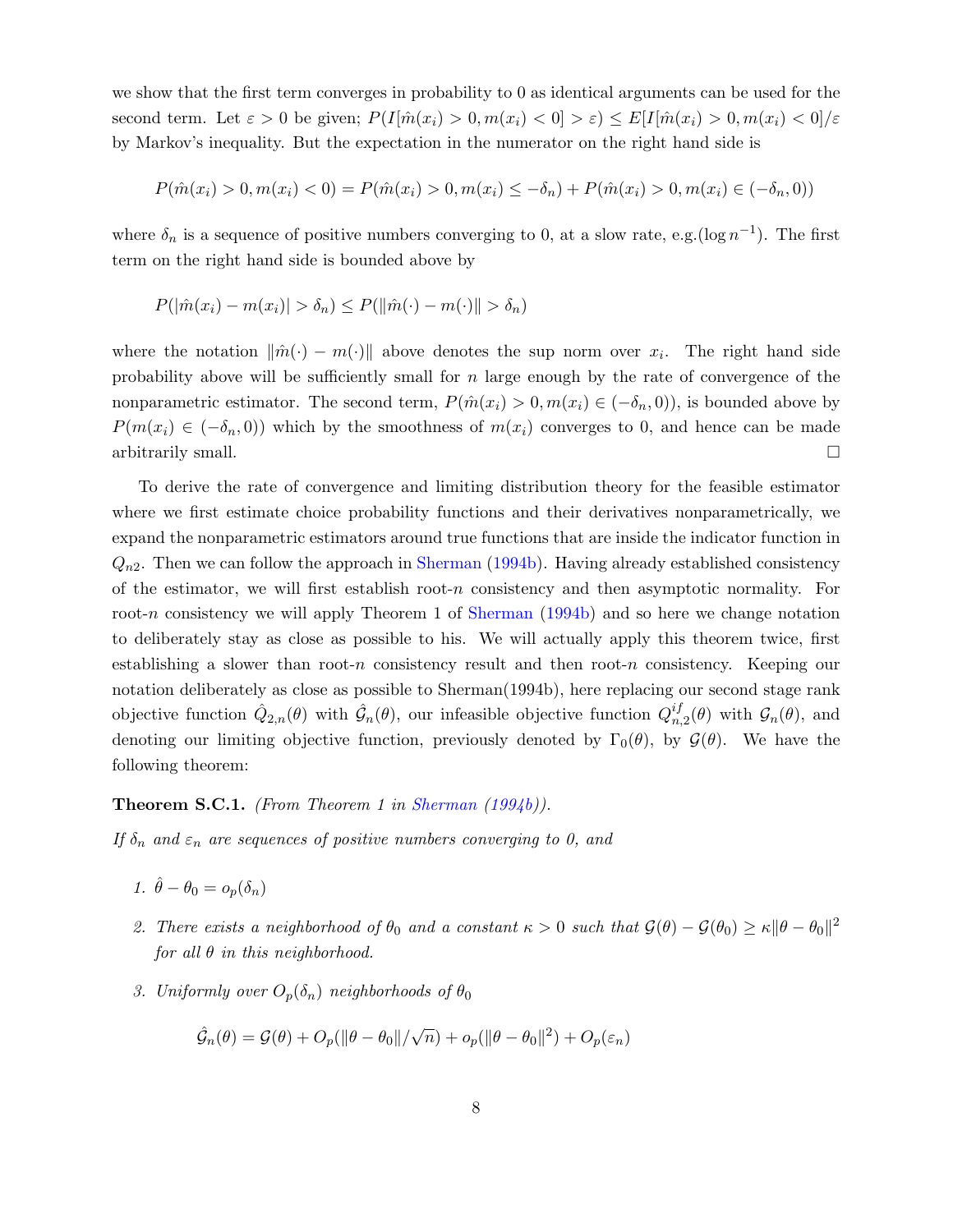then  $\hat{\theta} - \theta_0 = O_p(\max(\varepsilon^{1/2}, n^{-1/2})).$ 

Once we use this theorem to establish the rate of convergence of our rank estimator, we can attain limiting distribution theory, which will follow from the following theorem:

<span id="page-8-0"></span>**Theorem S.C.2.** (From Theorem 2 in [Sherman](#page-29-3) [\(1994b\)](#page-29-3)). Suppose  $\hat{\theta}$  is  $\sqrt{n}$ -consistent for  $\theta_0$ , an interior point of  $\Theta$ . Suppose also that uniformly over  $O_p(n^{-1/2})$  neighborhoods of  $\theta_0$ ,

$$
\hat{\mathcal{G}}_n(\theta) = \frac{1}{2} (\theta - \theta_0)' V(\theta - \theta_0) + \frac{1}{\sqrt{n}} (\theta - \theta_0)' W_n + o_p(1/n)
$$
\n(S.C.1)

where V is a negative definite matrix, and  $W_n$  converges in distribution to a  $N(0, \Delta)$  random vector. Then

$$
\sqrt{n}(\hat{\theta} - \theta_0) \Rightarrow N(0, V^{-1} \Delta V^{-1})
$$
\n(S.C.2)

We first turn attention to applying Theorem [S.C.1](#page-7-0) to derive the rate of convergence of our estimator. Having already established consistency of our rank estimator, we turn attention to the second condition in Theorem [S.C.1.](#page-7-0) To show the second condition, we will first derive an expansion for  $\mathcal{G}(\theta)$  around  $\mathcal{G}(\theta_0)$ . We denote that even though  $\mathcal{G}_n(\theta)$  is not differentiable in  $\theta$ ,  $\mathcal{G}(\theta)$ is sufficiently smooth for Taylor expansions to apply as the expectation operator is a smoothing operator and the smoothness conditions in Assumptions RK2, RK3. Taking a second order expansion of  $\mathcal{G}(\theta)$  around  $\mathcal{G}(\theta_0)$ , we obtain

$$
\mathcal{G}(\theta) = \mathcal{G}(\theta_0) + \nabla_{\beta} \mathcal{G}(\theta_0)'(\theta - \theta_0) + \frac{1}{2}(\theta - \theta_0)'\nabla_{\theta\theta} \mathcal{G}(\theta^*)(\theta - \theta_0)
$$
\n(S.C.3)

where  $\nabla_{\theta}$  and  $\nabla_{\theta\theta}$  denote first and second derivative operators and  $\theta^*$  denotes an intermediate value. We note that the first two terms of the right hand side of the above equation are 0, the first by how we defined the objective function, and the second by our identification result in Theorem [2.1.](#page-0-1) Define

$$
V \equiv \nabla_{\theta\theta} \mathcal{G}(\theta_0) \tag{S.C.4}
$$

and  $V$  is positive definite by Assumption  $\mathbf{A3}$ , so we have

$$
(\theta - \theta_0)' \nabla_{\theta \theta} \mathcal{G}(\theta_0) (\theta - \theta_0) > 0 \tag{S.C.5}
$$

 $\nabla_{\theta\theta}\mathcal{G}(\theta)$  is also continuous at  $\theta = \theta_0$  by Assumptions **RK2** and **RK3**, so there exists a neighborhood of  $\theta_0$  such that for all  $\theta$  in this neighborhood, we have

$$
(\theta - \theta_0)' \nabla_{\theta \theta} \mathcal{G}(\theta) (\theta - \theta_0) > 0
$$
\n(S.C.6)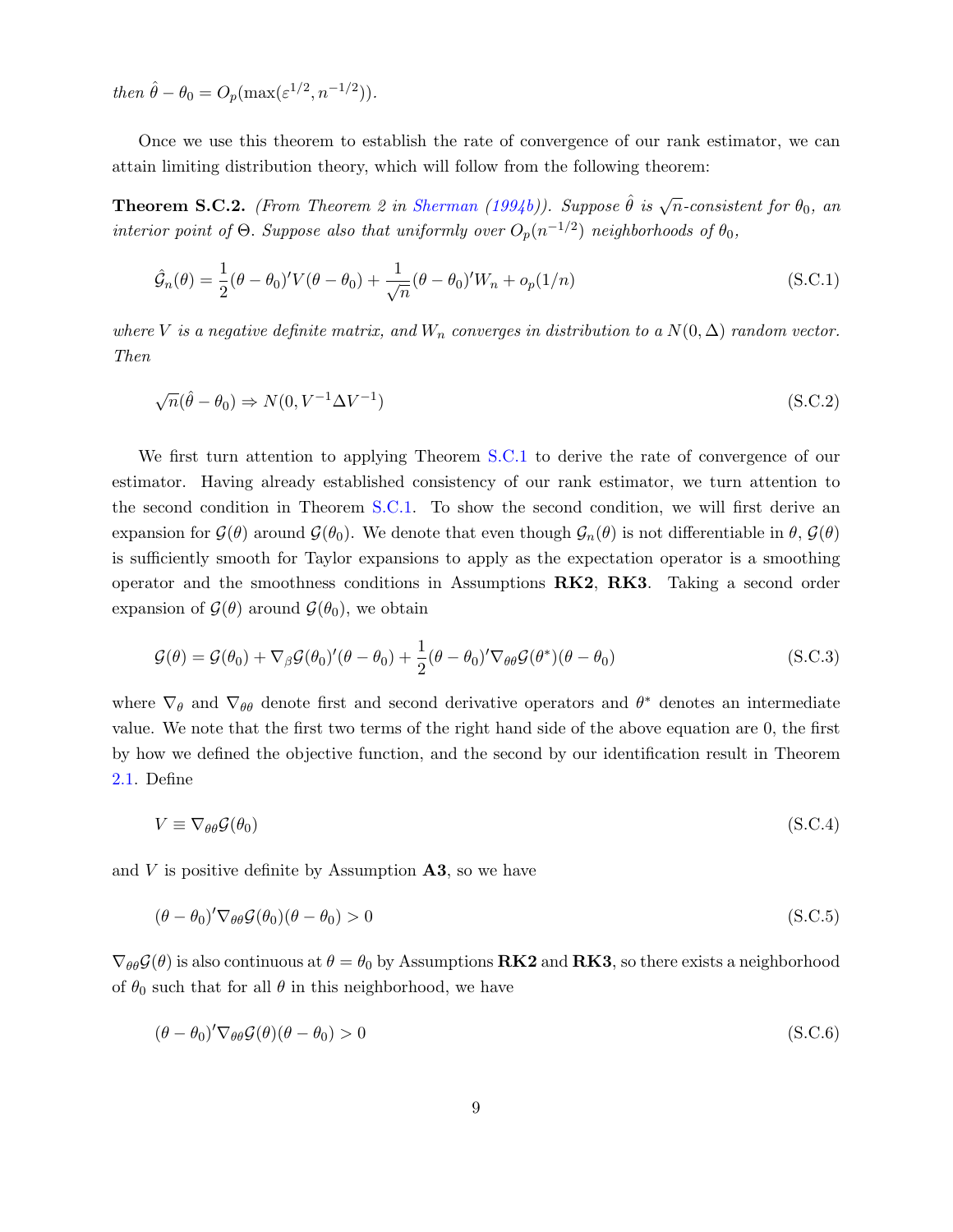which suffices for the second condition to hold.

To show the third condition in Theorem [S.C.1,](#page-7-0) we next establish the form of the remainder term when we replace nonparametric estimators with the true functions they are estimating.

Specifically we wish to evaluate the difference between

$$
[\mathbf{1}\{\partial_2 \hat{P}^{11}(X_{1,i}, X_i)/\hat{f}_V(X_i) + \partial_2 \hat{P}^{10}(X_{1,j}, X_j)/\hat{f}_V(X_j) \ge 0\} \mathbf{1}\{\Phi(X_{1,i}, X_i, X_{1,j}, X_j; \theta) \ge 0\} \tag{S.C.7}
$$

+ 
$$
1{\{\partial_2 \hat{P}^{11}(X_{1,i}, X_i)/\hat{f}_V(X_i) + \partial_2 \hat{P}^{10}(X_{1,j}, X_j)/\hat{f}_V(X_j) < 0\}} 1{\{\Phi(X_{1,i}, X_i, X_{1,j}, X_j; \theta) < 0\}}
$$
 (S.C.8)

and

$$
[\mathbf{1}\{\partial_2 P^{11}(X_{1,i}, X_i)/f_V(X_i) + \partial_2 P^{10}(X_{1,j}, X_j)/f_V(X_j) \ge 0\} \mathbf{1}\{\Phi(X_{1,i}, X_i, X_{1,j}, X_j; \theta) \ge 0\} \tag{S.C.9}
$$

+ 
$$
1{\{\partial_2 P^{11}(X_{1,i}, X_i)/f_V(X_i) + \partial_2 P^{10}(X_{1,j}, X_j)/f_V(X_j) < 0\}}\mathbf{1}{\{\Phi(X_{1,i}, X_i, X_{1,j}, X_j; \theta) < 0\}}
$$
 (S.C.10)

To establish a representation for this difference, we first simplify notation we write the expressions as:

$$
I[\hat{m}_1(\mathbf{x}_i) + \hat{m}_2(\mathbf{x}_j) \ge 0]I[\Delta \mathbf{x}'_{ij}\theta \ge 0]
$$
\n(S.C.11)

+ 
$$
I[\hat{m}_1(\mathbf{x}_i) + \hat{m}_2(\mathbf{x}_j) < 0]I[\Delta \mathbf{x}'_{ij}\theta < 0]
$$
 (S.C.12)

and

$$
I[m_1(\mathbf{x}_i) + m_2(\mathbf{x}_j) \ge 0]I[\Delta \mathbf{x}'_{ij}\theta \ge 0]
$$
\n(S.C.13)

+ 
$$
I[m_1(\mathbf{x}_i) + m_2(\mathbf{x}_j) < 0]I[\Delta \mathbf{x}'_{ij}\theta < 0]
$$
 (S.C.14)

respectively, where here  $x_i$  denotes the separate components of  $x_{1i}, x_i$ , and analogous for  $x_j$ . We first explore

<span id="page-9-0"></span>
$$
(I[\hat{m}_1(\mathbf{x}_i) + \hat{m}_2(\mathbf{x}_j) \geq 0] - I[m_1(\mathbf{x}_i) + m_2(\mathbf{x}_j) \geq 0])I[\Delta \mathbf{x}'_{ij}\theta \geq 0]
$$

for each  $i, j$  inside the double summation:

$$
\frac{1}{n(n-1)}\sum_{i\neq j}(I[\hat{m}_1(\mathbf{x}_i)+\hat{m}_2(\mathbf{x}_j)\geq 0]-I[m_1(\mathbf{x}_i)+m_2(\mathbf{x}_j)\geq 0])I[\Delta \mathbf{x}'_{ij}\theta\geq 0]
$$
(S.C.15)

An immediate technical difficulty that arises with the above term is the presence of a nonparametric estimator inside the indicator function above. A simple approach to deal with this would be to replace the indicator function with a smoothed indicator function in a fashion analogous to [Horowitz](#page-28-7) [\(1992\)](#page-28-7), under appropriate conditions on the kernel function and smoothing parameter. Such an approach is not necessary as long as the nonparametric estimator  $\hat{m}_1(x_i)$  is asymptotically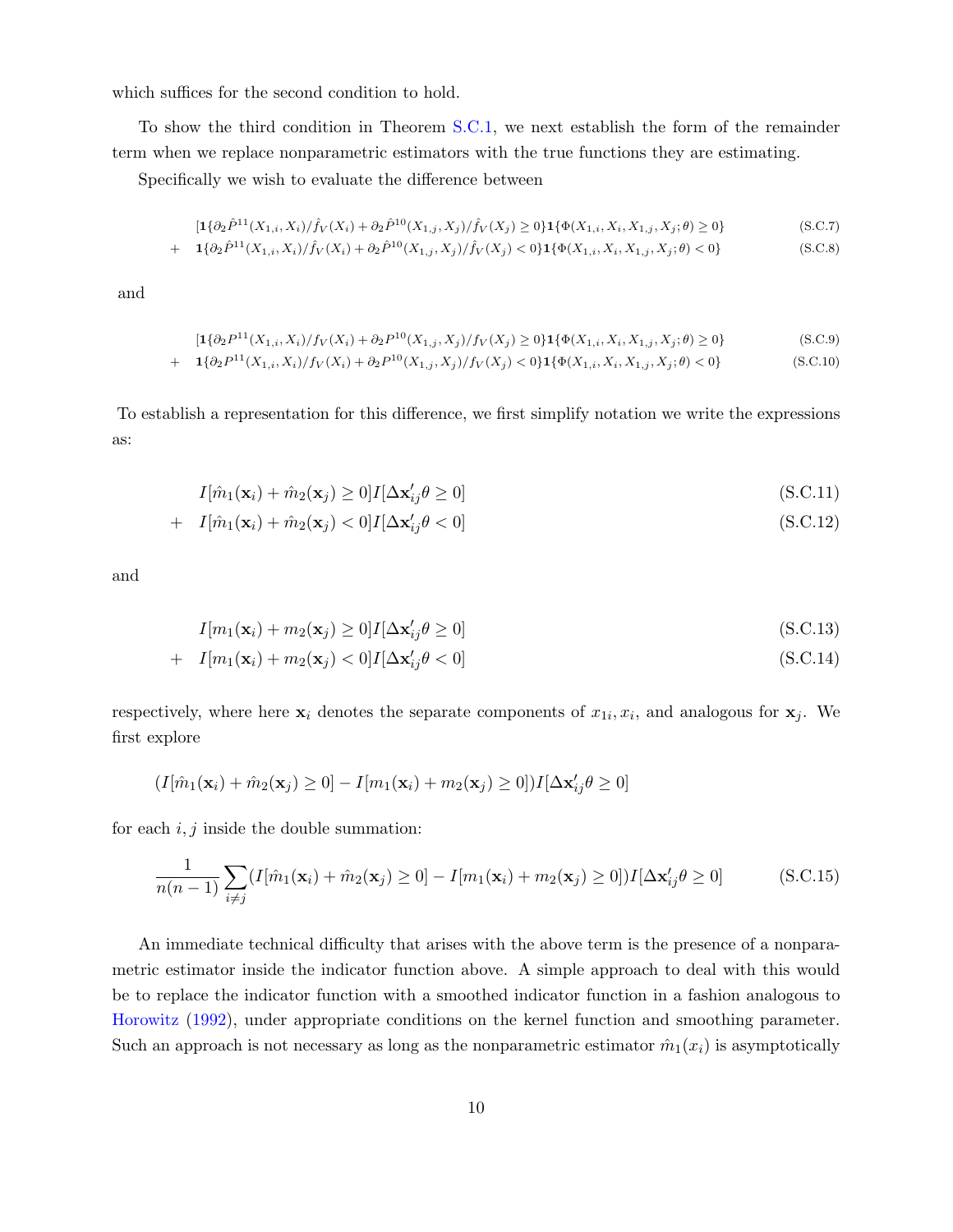normal, and asymptotically centered at  $m_1(x_i)$ , which will be the case with our proposed kernel estimator of the probability function and its derivative. In either approach (smoothed indicator or not) we can show that  $(S.C.15)$  can be represented as:

<span id="page-10-2"></span>
$$
\frac{1}{n(n-1)}\sum_{i\neq j}\phi(0)f_{m_{ij}}(0) ((\hat{m}_1(\mathbf{x}_i) - m_1(\mathbf{x}_i)) + (\hat{m}_2(\mathbf{x}_j) - m_2(\mathbf{x}_j)))I[\Delta \mathbf{x}'_{ij}\theta \ge 0] + o_p(n^{-1})
$$
\n(S.C.16)

where  $\phi(0)$  denotes the standard normal pdf evaluated at 0,  $f_{m_{ij}}(0)$  denotes the density function of  $m_1(\mathbf{x}_i) + m_2(\mathbf{x}_j)$  evaluated at 0, and the  $o_p(n^{-1})$  term is uniform in  $\theta$  lying in  $o_p(1)$  neighborhoods of  $\theta_0$ . Therefore, uniformly for  $\theta$  in an  $o_p(1)$  neighborhood of  $\theta_0$ , this remainder term converges to 0 at the rate of convergence of the first stage nonparametric estimator, which under Assumptions RK3, RK4, RK5, is  $o_p(n^{-1/4})$ . Thus by repeated application of Theorem [S.C.1,](#page-7-0) we can conclude that the estimator is root- $n$  consistent. To show that the estimator is also asymptotically normal, we will first derive a linear representation for the term:

<span id="page-10-0"></span>
$$
\frac{1}{n(n-1)}\sum_{i\neq j}\phi(0)f_{m_{ij}}(0)(\hat{m}_1(\mathbf{x}_i)-m_1(\mathbf{x}_i))I[\Delta\mathbf{x}'_{ij}\theta\geq 0]
$$
\n(S.C.17)

As this term is linear in the nonparametric estimator  $\hat{m}_1(x_i)$ , the desired linear representation follows from arguments used in [Khan](#page-28-1) [\(2001\)](#page-28-1). One slight difference here compared to [Khan](#page-28-1) [\(2001\)](#page-28-1) is that here our nonparametric estimators and estimands are each ratios of derivatives. Nonetheless, after linearizing these ratios as done in, e.g. [Newey and McFadden](#page-28-5) [\(1994\)](#page-28-5). Specifically, we have that [S.C.17](#page-10-0) can be expressed as:

<span id="page-10-1"></span>
$$
\frac{1}{n(n-1)}\sum_{i\neq j}\phi(0)f_{m_{ij}}(0)\frac{1}{m_{1den}(\mathbf{x}_i)}(\hat{m}_{1num}(\mathbf{x}_i)-m_{1num}(\mathbf{x}_i))I[\Delta\mathbf{x}'_{ij}\theta\geq 0]
$$
(S.C.18)

$$
-\frac{1}{n(n-1)}\sum_{i\neq j}\phi(0)f_{m_{ij}}(0)\frac{m_{1num}(\mathbf{x}_i)}{m_{1den}(\mathbf{x}_i)^2}(\hat{m}_{1den}(\mathbf{x}_i)-m_{1den}(\mathbf{x}_i))I[\Delta\mathbf{x}'_{ij}\theta\geq 0]
$$
(S.C.19)

where  $\hat{m}_{1num}(\mathbf{x}_i)$  denotes the numerator  $\{\partial_2 \hat{P}^{11}(X_{1,i}, X_i)\}\)$ , the estimator of  $m_{1num}(\mathbf{x}_i)$  which denotes  $\{\partial_2 P^{11}(X_{1,i}, X_i)\}$ , and  $\hat{m}_{1den}(\mathbf{x}_i)$  denotes the denominator  $\hat{f}_V(X_i)$ , the estimator of  $m_{1den}(\mathbf{x}_i)$ which denotes  $f_V(X_i)$ .

Plugging in the definitions of the kernel estimators of  $\hat{m}_{1num}(\mathbf{x}_i)$ , and  $\hat{m}_{1den}(\mathbf{x}_i)$ , results in a third order process. Using arguments in [Khan](#page-28-1) [\(2001\)](#page-28-1) and [Powell, Stock, and Stoker](#page-28-8) [\(1989\)](#page-28-8) we can express the third order  $U$  process as a second order  $U$  process plus an asymptotically negligible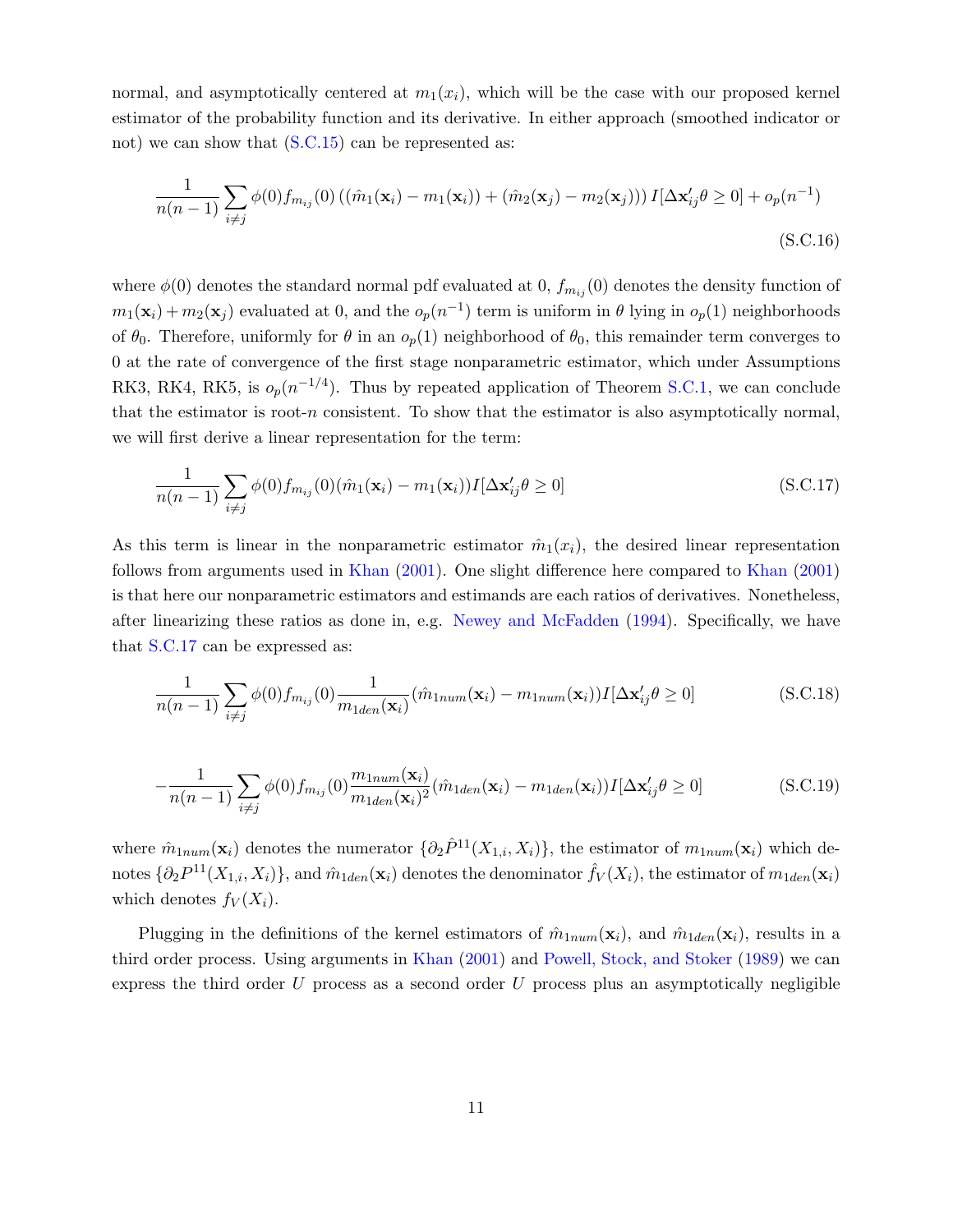remainder term. This is of the form:

<span id="page-11-0"></span>
$$
\frac{1}{n}\sum_{i=1}^{n}\phi(0)\frac{\ell(x_i)}{m_{1den}(\mathbf{x}_i)}(y_{1i}-m_{1num}(\mathbf{x}_i))E\left[I[f_{m_{ij}}(0)\Delta\mathbf{x}'_{ij}\theta\geq 0]|x_i\right]
$$
(S.C.20)

where  $\ell(x_i) \equiv \frac{-f'_X(x_i)}{f_X(x_i)}$  $\frac{f'_X(x_i)}{f_X(x_i)}$ . We note that the function  $E\left[f_{m_{ij}}(0)I[\Delta \mathbf{x}'_{ij}\theta \geq 0]|x_i\right]$ , which we denote here by  $\mathcal{H}(x_i, \theta)$  is a smooth function in  $\theta$ . We will use this feature to expand  $\mathcal{H}(x_i, \theta)$  around  $\mathcal{H}(x_i, \theta_0)$ . Analogous arguments can be used to attain a linear representation of [\(S.C.19\)](#page-10-1), which is of the form:

<span id="page-11-2"></span><span id="page-11-1"></span>
$$
\frac{1}{n}\sum_{i=1}^{n}\phi(0)\frac{\ell_2(x_{1i})m_{1num}(\mathbf{x}_i)}{m_{1den}(\mathbf{x}_i)^2}(y_{2i}-m_{1den}(\mathbf{x}_i))E\left[I[f_{m_{ij}}(0)\Delta\mathbf{x}'_{ij}\theta\geq 0]|x_i\right]
$$
(S.C.21)

where  $\ell_2(x_{1i}) \equiv \frac{-f'_{X_1}(x_{1i})}{f_X(x_{1i})}$  $\frac{f_{X_1}(x_1)}{f_X(x_{1i})}$ . Grouping [\(S.C.20\)](#page-11-0) and [\(S.C.21\)](#page-11-1) we have

$$
\frac{1}{n}\sum_{i=1}^{n}\phi(0)\frac{1}{m_{1den}(\mathbf{x}_{i})}\left\{\ell(x_{i})(y_{1i}-m_{1num}(\mathbf{x}_{i}))-\frac{m_{1num}(\mathbf{x}_{i})}{m_{1den}(\mathbf{x}_{i})}\ell_{2}(x_{1i})(y_{2i}-m_{1den}(\mathbf{x}_{i}))\right\}\mathcal{H}(x_{i},\theta)
$$
\n(S.C.22)

Note that by Assumptions **RK2**, **RK3**,  $\mathcal{H}(x_i, \theta)$  is smooth in  $\theta$  implying the expansion

$$
\mathcal{H}(x_i, \theta) = \mathcal{H}(x_i, \theta_0) + \nabla_{\theta} \mathcal{H}(x_i, \theta_0)'(\theta - \theta_0)
$$

Thus we can express  $(S.C.22)$  as the which we note is a mean 0 sum

$$
\frac{1}{n} \sum_{i=1}^{n} \psi_{1rnki}(\theta - \theta_0)
$$
\n(S.C.23)

where

$$
\psi_{1rnki} = \phi(0) \frac{1}{m_{1den}(\mathbf{x}_i)} \left\{ \ell(x_i)(y_{1i} - m_{1num}(\mathbf{x}_i)) - \frac{m_{1num}(\mathbf{x}_i)}{m_{1den}(\mathbf{x}_i)} \ell_2(x_{1i})(y_{2i} - m_{1den}(\mathbf{x}_i)) \right\} \nabla_{\theta} \mathcal{H}(x_i, \theta_0)
$$
\n(S.C.24)

We can use identical arguments to attain a linear representation for the  $U-$  process:

$$
\frac{1}{n(n-1)}\sum_{i\neq j}\phi(0)f_{m_{ij}}(0)\left(\hat{m}_2(\mathbf{x}_j)-m_2(\mathbf{x}_j)\right)I[\Delta\mathbf{x}'_{ij}\theta\geq 0]
$$
\n(S.C.25)

where  $\hat{m}_2(\mathbf{x}_j)$  is also a ratio of nonparametric estimators where here the numerator is  $\hat{m}_{2n}(\mathbf{x}_j)$  denoting  $\{\partial_2 \hat{P}^{10}(X_{1,j}, X_j)\},\$  the estimator of  $m_{2n}(\mathbf{x}_2)$  which denotes  $\{\partial_2 P^{10}(X_{1,j}, X_j)\},\$  and  $\hat{m}_{2d}(\mathbf{x}_j)$ denotes the denominator  $\hat{f}_V(X_j)$ , the estimator of  $m_{1den}(\mathbf{x}_j)$  which denotes  $f_V(X_j)$ .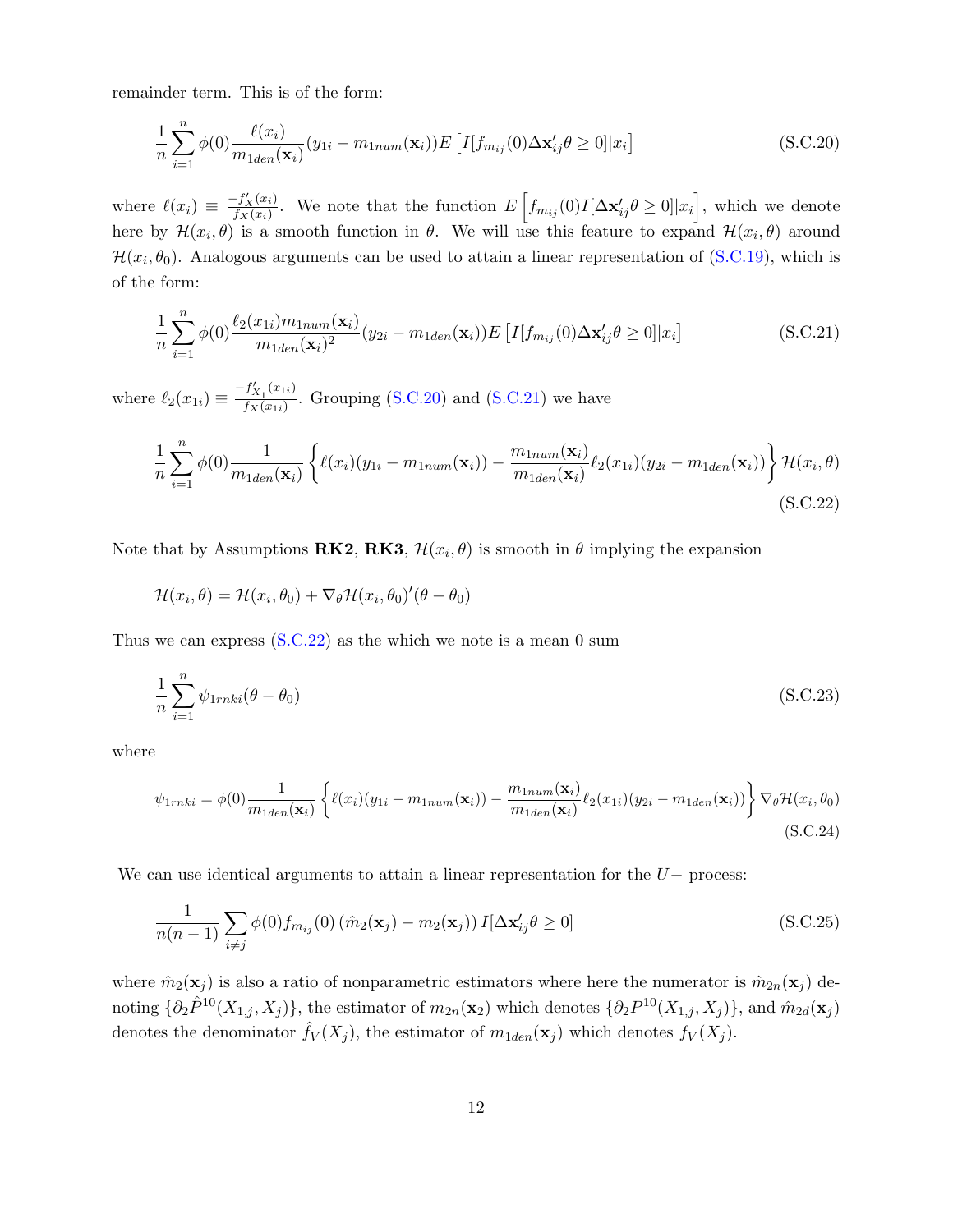and by using identical arguments it too can be represented as a mean 0 sum denoted here by

$$
\frac{1}{n} \sum_{i=1}^{n} \psi_{2rnki} \tag{S.C.26}
$$

where  $\psi_{2rnki}$  is defined as:

Finally after grouping the two terms and expanding  $\mathcal{H}(x_i,\theta)$  around  $\mathcal{H}(x_i,\theta_0)$  we get that [\(S.C.16\)](#page-10-2) can be represented as:

$$
\frac{1}{n} \sum_{i=1}^{n} (\psi_{1rnki} + \psi_{2rnki})' (\theta - \theta_0) + o_p(n^{-1})
$$
\n(S.C.27)

Combining our results, from Theorem [S.C.2,](#page-8-0) we have that

$$
\sqrt{n}(\hat{\theta} - \theta_0) \Rightarrow N(0, V^{-1} \Delta V^{-1})
$$
\n(S.C.28)

where

$$
V = \nabla_{\theta\theta} \mathcal{G}(\theta_0) \tag{S.C.29}
$$

and

$$
\Delta = E\left[ (\psi_{1rnki} + \psi_{2rnki})(\psi_{1rnki} + \psi_{2rnki})'\right]
$$
\n(S.C.30)

# <span id="page-12-0"></span>S.D Model with Two Idiosyncratic Shocks

In this section, we focus on the identification of  $(\alpha_0, \gamma_0)$  in the "condensed" model that  $X_1 =$  $Z_1'\lambda_0 + Z_3'\beta_0$  is observed and

<span id="page-12-2"></span>
$$
Y_1 = \mathbf{1}\{X_1 + \alpha_0 Y_2 - U \ge 0\}
$$
  
\n
$$
Y_2 = \mathbf{1}\{X - V \ge 0\}.
$$
  
\n(S.D.31)

with the understanding that  $(\lambda_0, \beta_0)$  can be identified jointly with  $\alpha_0$  and  $\gamma_0$ , as shown in Theorems [2.1](#page-0-1) and [3.1.](#page-7-0) We further impose  $U = \gamma_0 W + \eta_1$ ,  $V = W + \eta_2$ , and  $(W, \eta_1, \eta_2)$  are mutually independent. First we consider the case  $\gamma_0 = 1$  and  $X_1$  is binary, because even in this context, for the baseline case with one idiosyncratic shock, we can identify  $\alpha_0$ . But identification of  $\alpha_0$ becomes more difficult in this model without the help of repeated measurements, as established in the following theorem.

<span id="page-12-1"></span>**Theorem S.D.1.** Suppose [\(S.D.31\)](#page-12-2) holds,  $\gamma_0$  is known to be one,  $X_1$  is binary, and W has a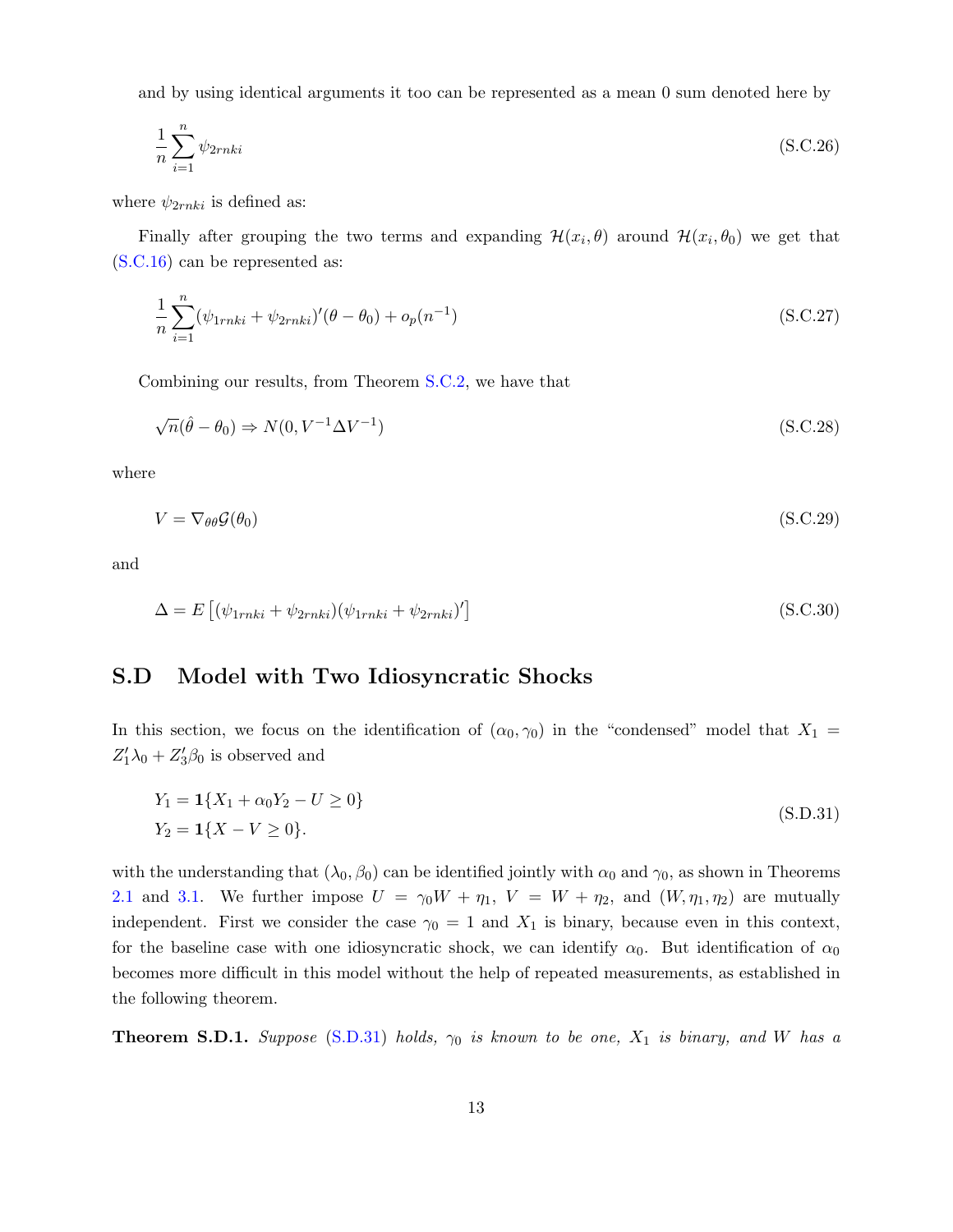bounded support  $[-b, -a]$  such that  $0.5 > b - a$  and  $1 - (b - a) > \alpha_0 > b - a$ , then  $\alpha_0$  is **not** point identified.

This nonidentification result motivates imposing additional structure on W, and we consider the following model

**C1**  $U = \gamma_0 W + \eta_1$  and  $V = \sigma_0 W + \eta_2$ .

- C2 W is standard normally distributed.
- **C3** W,  $\eta_1$  and  $\eta_2$  are mutually independent.
- $C4$  X has full support.
- **C5** Denote the density of  $\eta_2$  as  $f_{\eta_2}$ , then  $f_{\eta_2}$  does not have a Gaussian component in the sense that

 $f_{\eta_2} \in \mathcal{G} = \{g \text{ is a density on } \Re \text{ s.t.} : g = g' * \phi_\sigma \text{ for some density } g' \text{ implies that } \sigma = 0\},\$ 

where  $\phi_{\sigma}$  is the density for a normal distribution with zero mean and  $\sigma^2$  variance.

Assumption C5 effectively assumes that the distribution of  $\eta_2$  has tail properties different from those of a normal distribution. This type of assumption is made in the deconvolution literature as it is necessary for identification of the target density when the error distribution is not completely known- see, e.g., [Butucea and Matias](#page-27-1)  $(2005).<sup>3</sup>$  $(2005).<sup>3</sup>$  $(2005).<sup>3</sup>$  $(2005).<sup>3</sup>$  The importance of non-normality in factor models goes back to [Geary](#page-28-9) [\(1942\)](#page-28-9) and [Reiersol](#page-28-10) [\(1950\)](#page-28-10), who have shown that factor loadings are identified in a linear measurement error model if the factor is not Gaussian. In our case, note  $V = \sigma_0 W + \eta_2$ where  $W$  is standard normal and the density of  $V$  is identified from data. Here we want to identify  $\sigma_0$  and the density of  $\eta_2$ . If  $\eta_2$  has a Gaussian component, then

$$
\eta_2=\eta_2'+\tilde{\sigma}\tilde{W},
$$

where  $\tilde{W}$  is a standard normal random variable that is independent of  $\eta'_2$  and W and  $\tilde{\sigma} > 0$ . It implies

$$
V=(\sigma_0 W+\tilde{\sigma} \tilde{W})+\eta'_2,
$$

where  $\eta'_2$  does not have a Gaussian component. In addition, note that  $(\sigma_0 W + \tilde{\sigma} \tilde{W}) = \sqrt{\sigma_0^2 + \tilde{\sigma}^2} G$ , for some standard normal random variable G. Therefore, without Assumption B5,  $\sigma_0$  is not identified.

<span id="page-13-0"></span><sup>&</sup>lt;sup>3</sup>In fact, based on the results in [Butucea and Matias](#page-27-1) [\(2005\)](#page-27-1), W can belong to a more general class of known distributions. Furthermore, we note that if  $\sigma_0$  is known, then Assumption C5 is not necessary.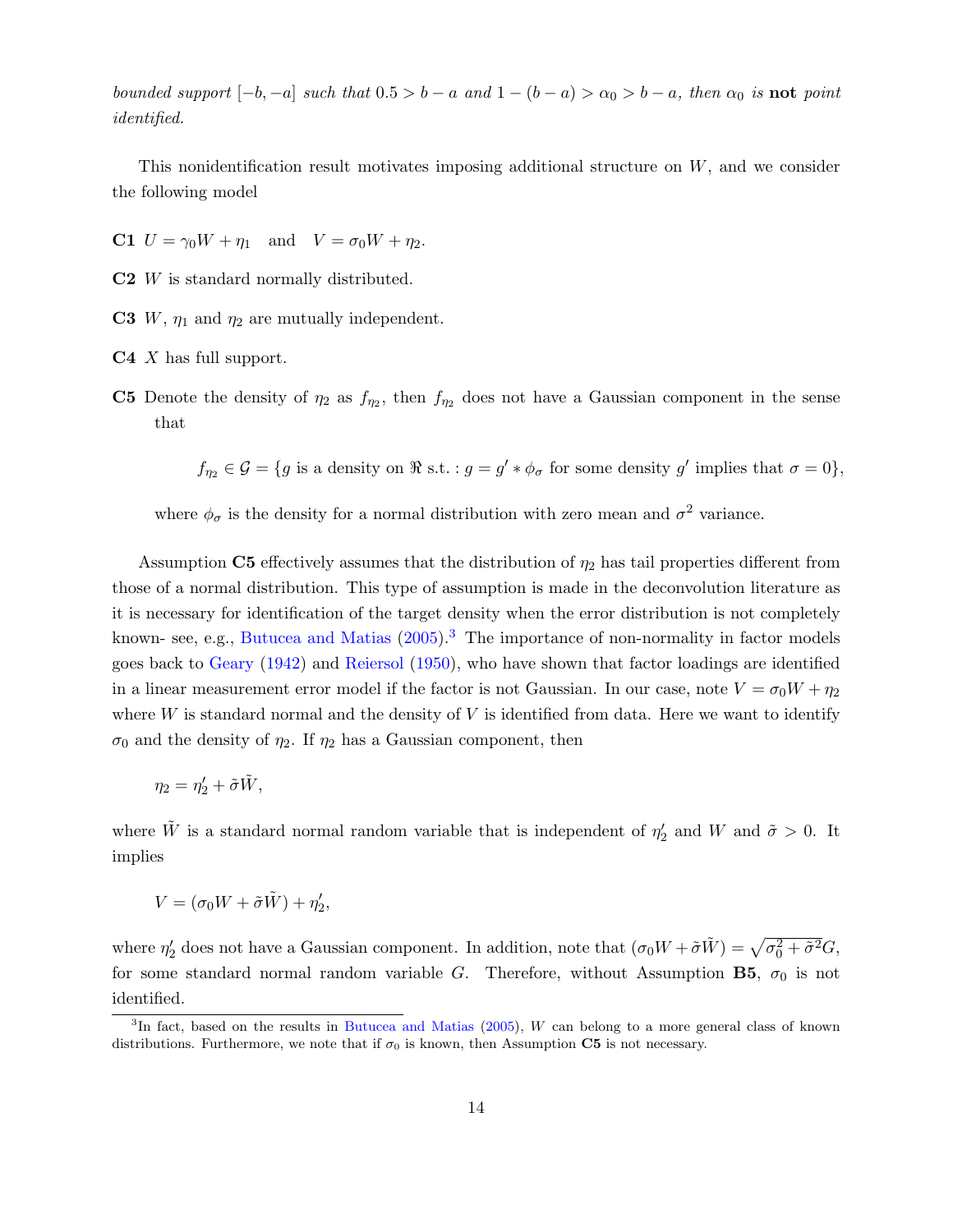<span id="page-14-1"></span>Note that this identification result does not require any variation from  $X_1$ , which is in spirit close to the one-factor model in our paper and is different from the identification result in [Vytlacil](#page-29-0) [and Yildiz](#page-29-0) [\(2007\)](#page-29-0). We also note that this result does not contradict the counterexample in the paper. In the counterexample, we only assume that we know the support of  $W$  is bounded. Here we assume that the full density of  $W$ , and thus, the support of  $W$  is known.

# <span id="page-14-0"></span>S.E Proof of Theorem [S.D.1](#page-12-1)

Our first result for this model illustrates how identification can become more difficult. In our first result for this model, we show when  $-W$  has a bounded support, say [a, b], then  $\alpha_0$  is not identified if  $\alpha_0 > b - a$ . To establish this, consider an impostor  $\alpha$  such that  $\alpha < \alpha_0$ . In addition, we consider the case where  $\alpha_0 - \alpha + b < \alpha_0 + a$  and  $\alpha + b < a + 1$ . Such  $\alpha$  exists because of the fact that  $1-(b-a)>\alpha_0>b-a$ . Let  $\Delta=\alpha_0-\alpha$  and  $(\tilde{W},\tilde{\eta}_1,\tilde{\eta}_2)$  be mutually independent such that  $\tilde{W}$  is distributed as  $W - \Delta$ ,  $\tilde{\eta}_2$  is distributed as  $\eta_2 - \Delta$ , and

$$
F_{\eta_1}(e)
$$
 on  $e \le a$ ,  
\n
$$
F_{\eta_1}(a)
$$
 on  $\eta_1 \in (a, a + \Delta]$ ,  
\n
$$
F_{\eta_1}(e - \Delta)
$$
 on  $e \in (a + \Delta, b + \Delta]$ ,  
\n
$$
F_{\eta_1}(e) = \begin{cases} \frac{\alpha_0 + a - e}{\alpha_0 + a - b - \Delta} F_{\eta_1}(b) + \frac{e - b - \Delta}{\alpha_0 + a - b - \Delta} F_{\eta_1}(\alpha_0 + a) & \text{on } e \in (b + \Delta, \alpha_0 + a], \\ F_{\eta_1}(e) & \text{on } e \in (b + \Delta, \alpha_0 + a], \\ F_{\eta_1}(e) & \text{on } e \in (\alpha_0 + a, \alpha_0 + b), \\ F_{\eta_1}(\alpha_0 + b) + \frac{e - \alpha_0 - b}{a + 1 + \Delta - \alpha_0 - b} (F_{\eta_1}(a + 1) - F_{\eta_1}(\alpha_0 + b)) & \text{on } e \in (\alpha_0 + b, a + 1 + \Delta], \\ F_{\eta_1}(e - \Delta) & \text{on } e \in (a + \Delta + 1, b + \Delta + 1], \\ F_{\eta_1}(e) & \text{on } e > a + \alpha_0 + 1. \end{cases}
$$

Then, because  $-\tilde{w} = \Delta - w \in [a + \Delta, b + \Delta]$  and  $x_1 = 0, 1$ ,

$$
P(Y_1 = 1, Y_2 = 0 | X = x, X_1 = x_1) = \int F_{\eta_1}(x_1 - w)(1 - F_{\eta_2}(x - w)) f_W(w) dw
$$
  
= 
$$
\int F_{\tilde{\eta_1}}(x_1 - \tilde{w})(1 - F_{\tilde{\eta_2}}(x - \tilde{w})) f_{\tilde{w}}(\tilde{w}) d\tilde{w}.
$$

Similarly, because  $\alpha - \tilde{w} = \alpha_0 - w \in [\alpha_0 + a, \alpha_0 + b]$  and for  $e \in (\alpha_0 + a, \alpha_0 + b] \cup (1 + \alpha_0 + a, 1 + \alpha_0 + b]$ ,  $F_{\tilde{\eta}_1}(e) = F_{\eta_1}(e)$ , we have

$$
P(Y_1 = 1, Y_2 = 1 | X = x, X_1 = x_1) = \int F_{\eta_1}(x_1 + \alpha_0 - w) F_{\eta_2}(x - w) f_W(w) dw
$$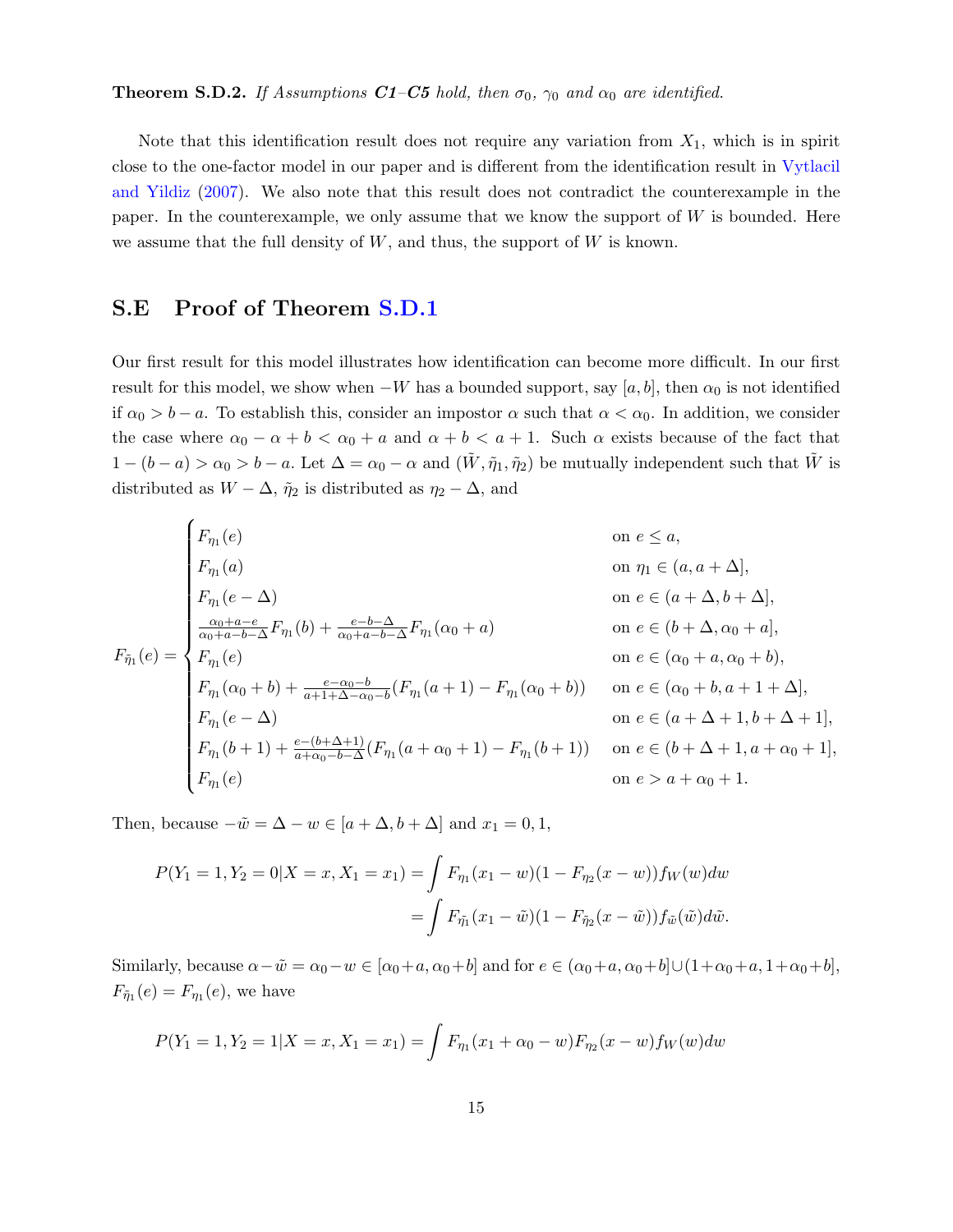$$
= \int F_{\eta_1}(x_1 + \alpha - (w + \alpha - \alpha_0)) F_{\eta_2}(x - w) f_W(w) dw
$$
  
= 
$$
\int F_{\tilde{\eta_1}}(x_1 + \alpha - \tilde{w}) F_{\tilde{\eta_2}}(x - \tilde{w}) f_{\tilde{w}}(\tilde{w}) d\tilde{w}.
$$

This implies  $\alpha_0$  is not identified from the impostor  $\alpha$ .

# <span id="page-15-0"></span>S.F Proof of Theorem [S.D.2](#page-14-1)

We first show that both  $\sigma_0$  and the density of  $\eta_2$  are identified. Note X has full support. This implies the density of V denoted as  $f_V(\cdot)$  is identified via

$$
f_V(v) = \partial_v E(Y_2 | X = v).
$$

In addition, we have

$$
f_V(\cdot) = f_{\eta_2} * \phi_{\sigma_0}(\cdot),
$$

where  $*$  denotes the convolution operator. Suppose  $f_{\eta_2}(\cdot)$  and  $\sigma_0$  are not identified so that there exist  $f'_{\eta_2}(\cdot)$  and  $\sigma'$  such that

$$
f_V(\cdot) = f'_{\eta_2} * \phi_{\sigma'}(\cdot).
$$

Without loss of generality, we assume  $\sigma' \ge \sigma_0$ , otherwise, we can just relabel  $f_{\eta_2}(\cdot)$  and  $f'_{\eta_2}(\cdot)$ . Then we have

$$
f_{\eta_2}(\cdot)=f_{\eta_2}'+\phi_{(\sigma^{'2}-\sigma_0^2)}.
$$

By Assumption **B5**, we have  $\sigma' = \sigma_0$ , which implies  $f_{\eta_2}(\cdot) = f'_{\eta_2}(\cdot)$ .

In the following, we proceed given that  $f_{\eta_2}(\cdot)$  and  $\sigma_0$  are known. Recall  $F_{\eta_1}(\cdot)$  as the CDF of  $\eta_1$ . Then,

$$
P^{11}(x_1, x) = P(Y_1 = 1, Y_2 = 1 | X_1 = x_1, X = x) = \int F_{\eta_1}(x_1 + \alpha_0 - \gamma_0 w) F_{\eta_2}(x - \sigma_0 w) f_W(w) dw
$$

and

$$
P^{10}(x_1,x) = P(Y_1 = 1, Y_2 = 0 | X_1 = x_1, X = x) = \int F_{\eta_1}(x_1 - \gamma_0 w)(1 - F_{\eta_2}(x - \sigma_0 w)) f_W(w) dw.
$$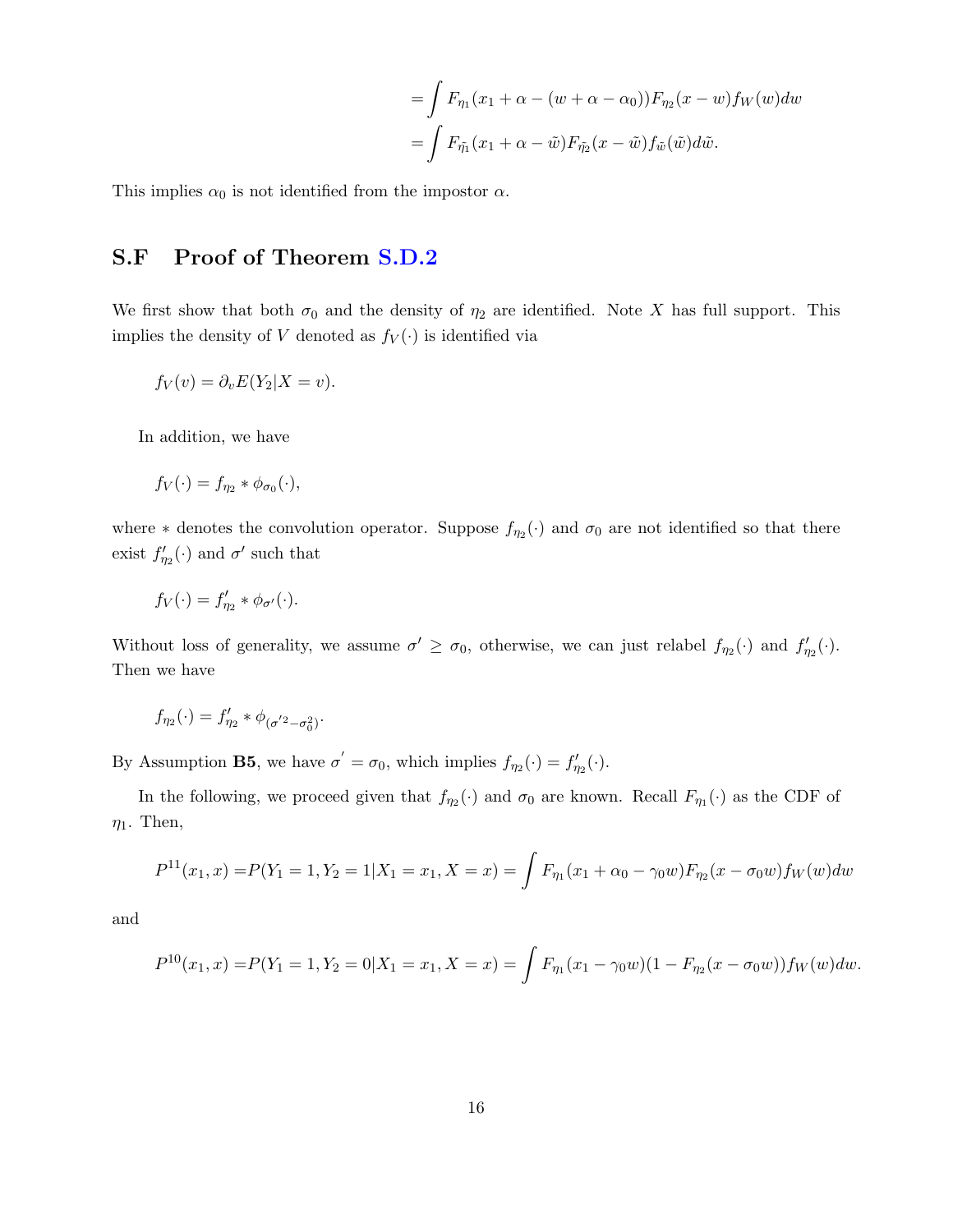Taking derivatives of  $P^{11}(x_1, x)$  and  $P^{10}(x_1, x)$  w.r.t. x, we have

<span id="page-16-0"></span>
$$
\partial_x P^{11}(x_1, x) = \int F_{\eta_1}(x_1 + \alpha_0 - \gamma_0 w) f_{\eta_2}(x - \sigma_0 w) f_W(w) dw \tag{S.F.32}
$$

and

<span id="page-16-1"></span>
$$
-\partial_x P^{10}(x_1, x) = \int F_{\eta_1}(x_1 - \gamma_0 w) f_{\eta_2}(x - \sigma_0 w) f_W(w) dw.
$$
 (S.F.33)

Applying Fourier transform on both sides of [\(S.F.32\)](#page-16-0) and [\(S.F.33\)](#page-16-1), we have

<span id="page-16-2"></span>
$$
\mathcal{F}(\partial_x P^{11}(x_1,\cdot)) = \mathcal{F}_{\sigma_0}(F_{\eta_1}(x_1+\alpha_0-\gamma_0\cdot)f_W(\cdot))\mathcal{F}(f_{\eta_2}(\cdot))
$$
\n(S.F.34)

and

$$
\mathcal{F}(-\partial_x P^{10}(x_1,\cdot)) = \mathcal{F}_{\sigma_0}(F_{\eta_1}(x_1-\gamma_0\cdot)f_W(\cdot))\mathcal{F}(f_{\eta_2}(\cdot)),\tag{S.F.35}
$$

where for a generic function  $g(w)$ ,

$$
\mathcal{F}_{\sigma_0}(g(\cdot))(t) = \frac{1}{\sqrt{2\pi}} \int \exp(-2\pi i t \sigma_0 w) g(w) dw.
$$

Then, by [\(S.F.34\)](#page-16-2), we can identify  $F_{\eta_1}(x_1 + \alpha_0 - \cdot)$  by

$$
F_{\eta_1}(x_1+\alpha_0-\gamma_0\cdot)=\mathcal{F}_{\sigma_0}^{-1}\left(\frac{\mathcal{F}(\partial_x P^{11}(x_1,\cdot))}{\mathcal{F}(f_{\eta_2}(\cdot))}\right)(\cdot)/f_W(\cdot).
$$

Similarly, we can identify

$$
F_{\eta_1}(x_1 - \gamma_0 \cdot) = \mathcal{F}_{\sigma_0}^{-1}\left(\frac{\mathcal{F}(-\partial_x P^{10}(x_1, \cdot))}{\mathcal{F}(f_{\eta_2}(\cdot))}\right)(\cdot)/f_W(\cdot),
$$

where for a generic function  $g(w)$ ,

$$
\mathcal{F}_{\sigma_0}^{-1}(g(\cdot))(t) = \frac{\sigma_0}{\sqrt{2\pi}} \int \exp(2\pi i t \sigma_0 w) g(w) dw.
$$

By finding the two pairs  $((x_1, w), (x'_1, w'))$  and  $((\tilde{x}_1, \tilde{w}), (\tilde{x}'_1, \tilde{w}'))$  such that  $w - w' \neq \tilde{w} - \tilde{w}'$ ,

$$
F_{\eta_1}(x_1 + \alpha_0 - \gamma_0 w) = F_{\eta_1}(x_1' - \gamma_0 w'), \text{ and } F_{\eta_1}(\tilde{x}_1 + \alpha_0 - \gamma_0 \tilde{w}) = F_{\eta_1}(\tilde{x}_1' - \gamma_0 \tilde{w}')
$$

we can identify both  $\alpha_0$  and  $\gamma_0$  as the solution of the following linear system:

$$
\alpha_0 + \gamma_0 (w' - w) = x'_1 - x_1 \qquad \alpha_0 + \gamma_0 (\tilde{w}' - \tilde{w}) = \tilde{x}'_1 - \tilde{x}_1.
$$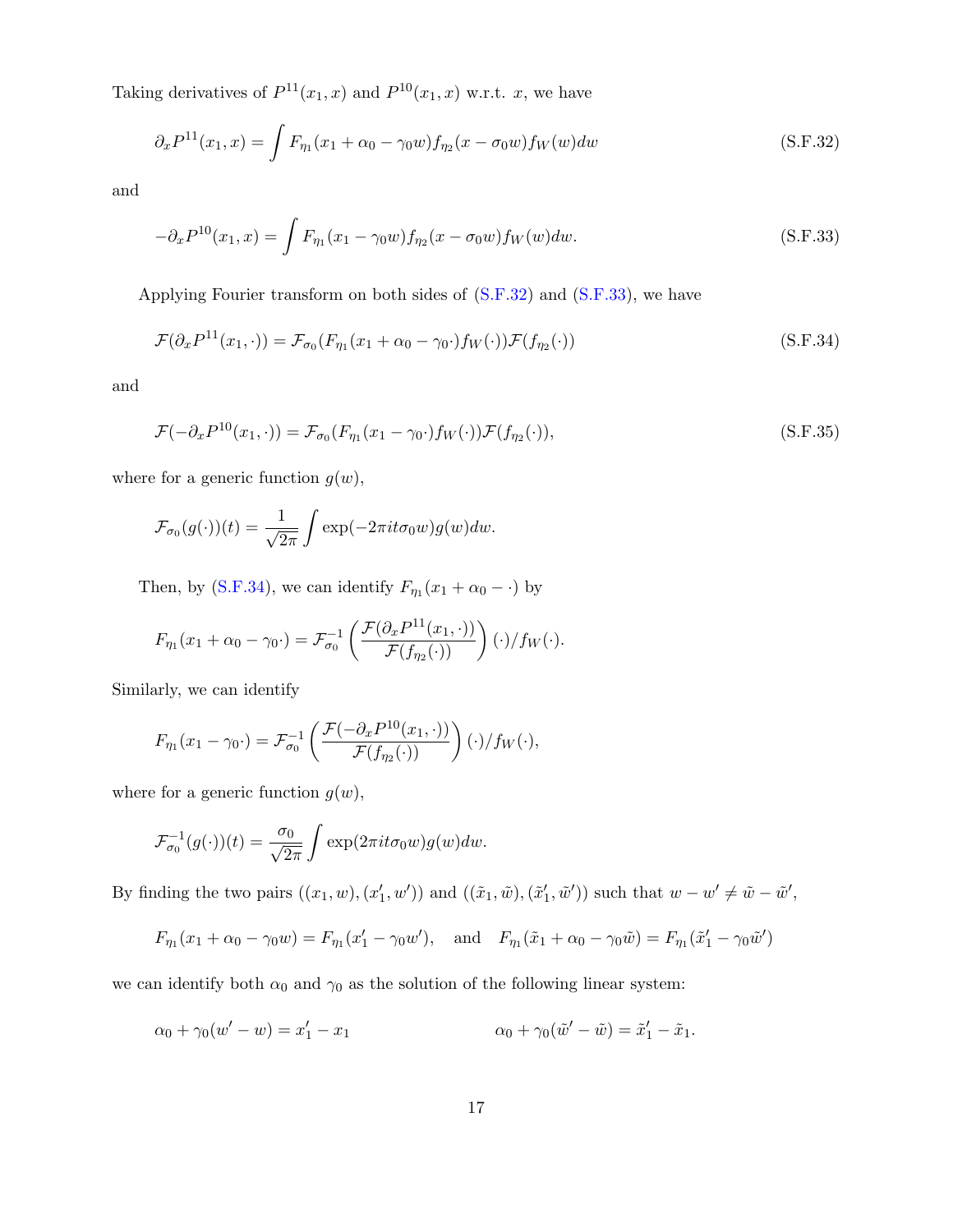## <span id="page-17-0"></span>S.G Nonparametric Factor Structure

In this section we describe an estimator for the case where we have a nonparametric factor structure. Recall for this model we had the following relationship between unobservable variables:

$$
U = g_0(V) + \tilde{\Pi}
$$
\n(S.G.36)

where we assumed that  $\Pi \perp V$ .

Our goal in this more general setup is to identify and estimate both  $\alpha_0$  and  $g_0$ . Our identification is based on the condition that

$$
x_1 + \alpha_0 - g_0(x) = \tilde{x}_1 - g_0(\tilde{x}).
$$

if and only if

$$
\partial_2 P^{11}(x_1, x) / f_V(x) + \partial_2 P^{10}(\tilde{x}_1, \tilde{x}) / f_V(\tilde{x}) = 0.
$$

Using the same  $i, j$  pair notation as before, this gives us, in the nonparametric case,

$$
X_{1i} - X_{1j} = \alpha_0 + (g_0(X_i) - g_0(X_j))
$$
\n(S.G.37)

Note the above equation has a "semi parametric form", loosely related to the model considered in, for example, [Robinson](#page-29-4) [\(1988\)](#page-29-4). However, we point out crucial differences between what we have above and the standard semi-linear model. Here we are trying to identify the intercept  $\alpha_0$ which is usually not identified in the semi linear model as it cannot be separately identified from the nonparametric function. However, note above on the right hand side, we do not just have a nonparametric function of  $X_i, X_j$ , but the difference of two *identical* and *additively separable* functions  $g_0(\cdot)$ . In fact it is this differencing of these functions which enables us to separately identify  $\alpha_0$ . Furthermore, as will now see when turning to our estimator of  $\alpha_0$ , the structure of the nonparametric component, specifically additive separability of two identical functions of  $X_i, X_j$ respectively, can easily be incorporated into our approximation of each of them. From a theoretical perspective separable functions have the advantage of effectively being a one dimensional problem, as there are no interaction terms to have to deal with. It is well known that nonparametric estimation of separable functions do not suffer from the "curse of dimensionality". See, for example [Newey](#page-28-11) [\(1994\)](#page-28-11).

To motivate our estimator of  $\alpha_0$  in this nonparametric factor structure model, we consider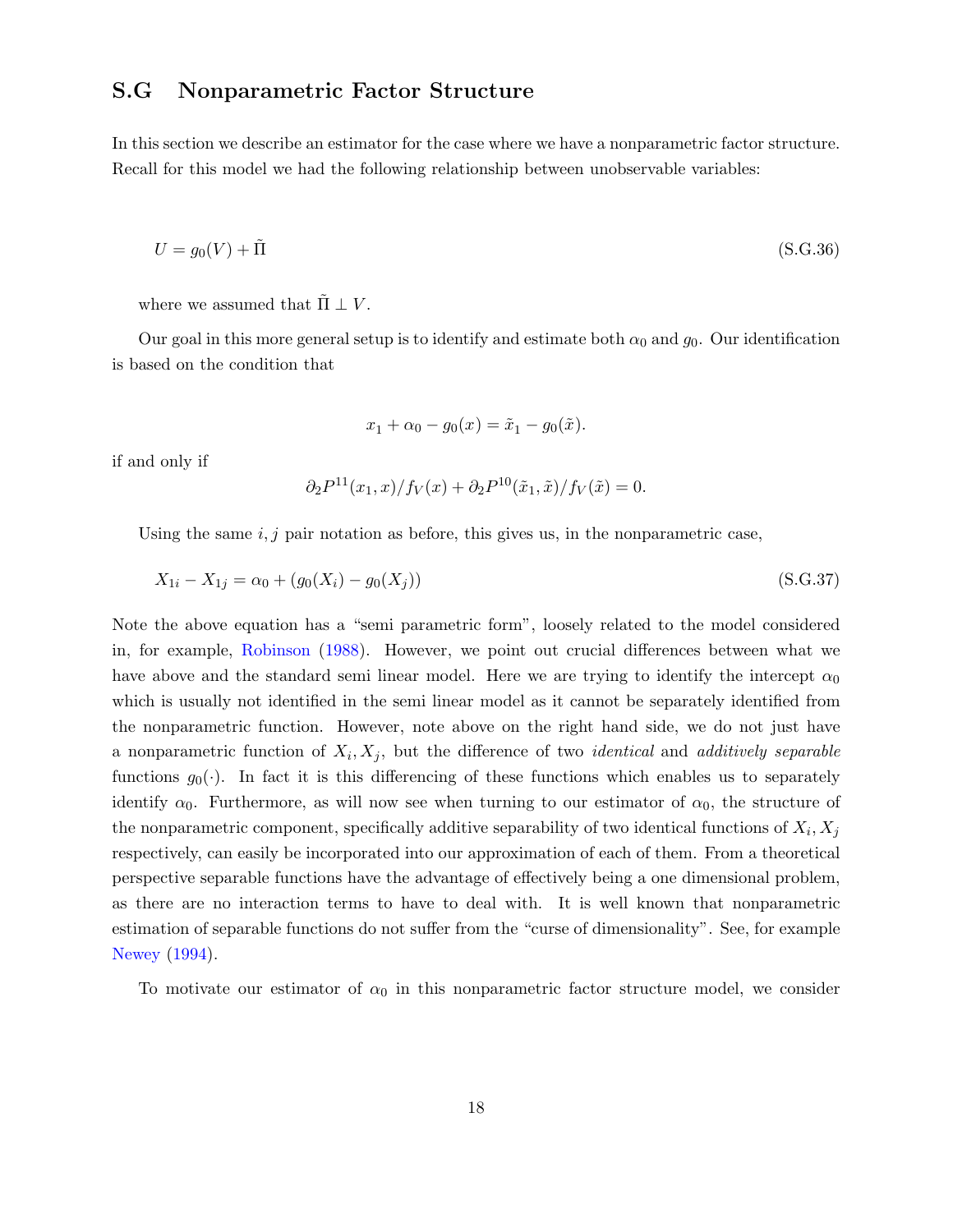modifying methods used to estimate the semi linear model, which is usually expressed as

$$
y_i = x_i'\beta_0 + g(z_i) + \varepsilon_i
$$

where  $y_i$  denotes the observed dependent variable,  $x_i, z_i$  are observed regressors,  $g(\cdot)$  is an unknown nuisance function,  $\varepsilon_i$  is an unobserved disturbance term, and  $\beta_0$  is the unknown regression coefficient vector which is the parameter of interest. There is a very extensive literature in both econometrics and statistics on estimation and inference methods for this model- see for example [Powell](#page-28-12) [\(1994\)](#page-28-12) for some references.

One popular way to estimate this model is to use an expansion of basis functions, for example polynomials or splines to approximate  $g(\cdot)$ , and from a random sample of n observations of  $(y_i, x_i, z_i)$ regress  $y_i$  on  $x_i, b(z_i)$  where  $b(z_i)$  denotes the set of basis functions used to approximate  $g(\cdot)$ . As an illustrative example, assuming  $z_i$  were scalar, if one were to use polynomials as basis functions, one would estimate the approximate model,

$$
y_i = x_i'\beta_0 + \gamma_1 z_i + \gamma_2 z_i^2 + \gamma_3 z_i^3 + \dots \gamma_{k_n} z_i^{k_n} + u_{in}
$$

where  $k_n$  is a positive integer smaller than the sample size n, and  $\gamma_1, \gamma_2, \ldots, \gamma_{k_n}$  are additional unknown parameters. This has been done by regressing  $y_i$  on  $x_i, z_i, z_i^2, ... z_i^{k_n}$ , and our estimated coefficient of  $x_i$  would be the estimator of  $\beta_0$ . The validity of this approach has been shown in, for example, [Donald and Newey](#page-28-13) [\(1994\)](#page-28-13). Now for our problem at hand, incorporating a nonparametric factor structure, we propose a kernel weighted least squares estimator. The weights are as they were before, assigning great weights to pairs of observations where the sum of derivatives of ratios of choice probabilities are closer to 0.

The dependent variable is identical to as before, the set of n choose 2 pairs  $X_{1i}-X_{1j}$ . The regressors now reflect the series approximation of  $g_0(X_i) - g_0(X_j)$ :

$$
g_0(X_i) - g_0(X_j) \approx \gamma_1(X_i - X_j) + \gamma_2(X_i^2 - X_j^2) + \gamma_3(X_i^3 - X_j^3) + \dots + \gamma_{k_n}(X_i^{k_n} - X_j^{k_n})
$$

So now our estimator would be to regress  $X_{1i} - X_{1j}$  on  $1, (X_i - X_j), (X_i^2 - X_j^2), ... (X_i^{k_n} - X_j^{k_n}),$ using the same weights  $\hat{\omega}_{ij}$  so the estimator of  $\alpha_0$ , denoted by  $\hat{\alpha}_{NP}$ , would be the coefficient on 1. Specifying the asymptotic properties of this estimator would require additional regularity conditions, notably the rate at which the sequence of integers  $k_n$  increases with the sample size n.

We again only outline these regularity conditions here, and only to establish consistency. Since the estimator and proof strategy is very similar to that for the closed form estimator in the online supplement to this paper, here we only state the additional one needed for the nonparametric model in this section.

Assumption BFC (Basis function conditions) The basis function approximation of the unknown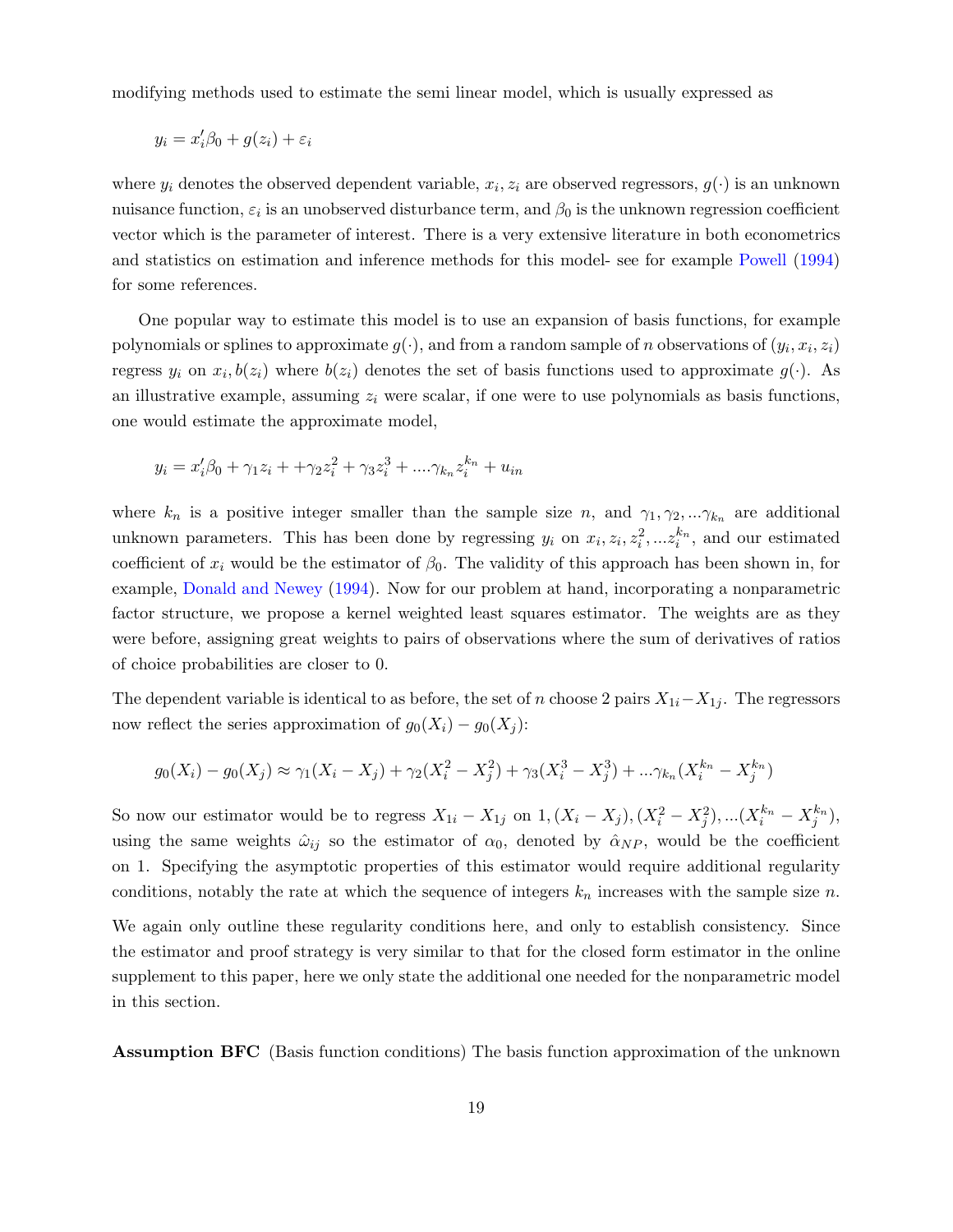factor structure function satisfies the following conditions:

**BFC.1** The number of basis functions,  $k_n$ , satisfies  $k_n \to \infty$  and  $k_n/n \to 0$ . **BFC.2** For every  $k_n$ , the smallest eigenvalue of the matrix

$$
E[P_{k_n}P_{k_n}^{\prime}]
$$

is bounded away from 0 uniformly in  $k_n$ , where

$$
P_{k_n} \equiv (1, X_i - X_j f, X_i^2 - X_j^2, ... X_i^{k_n} - X_j^{k_n})'
$$

Theorem S.G.1. Under Assumptions I,K, H, S, PS, FK, FH, BFC,

$$
\hat{\alpha}_{NP} \xrightarrow{p} \alpha_0 \tag{S.G.38}
$$

## <span id="page-19-0"></span>S.H Distribution Theory for Closed Form Estimator

Many of the basic arguments follow those used in [Chen and Khan](#page-28-14) [\(2008\)](#page-28-14) and [Chen et al.](#page-28-3) [\(2016\)](#page-28-3). Recall what the key identification condition that motivated the weighted least squares estimator: For pairs of observations  $(x_1, x)$  and  $(\tilde{x}_1, \tilde{x})$  in  $\text{Supp}(X_1, X)$ ,

$$
x_1 + \alpha_0 - \gamma_0 x = \tilde{x}_1 - \gamma_0 \tilde{x}.
$$

if and only if

$$
\partial_2 P^{11}(x_1, x) / f_V(x) + \partial_2 P^{10}(\tilde{x}_1, \tilde{x}) / f_V(\tilde{x}) = 0.
$$

where recall  $\partial_2$  denotes the partial derivative with respect to the second argument. Note that even though the random variable V is unobserved, the density function  $f_V(\cdot)$  above can be recovered from the data from the partial derivative of the choice probability in the treatment equation with respect to the regressor in the treatment equation. Thus the above equation involves the sum of two ratios of derivatives of choice probabilities.

Recall  $\theta_0 \equiv (\alpha_0, \gamma_0)$ . Our estimator of  $\theta_0$  is based on pair of observations from the data set. We will denote the random variables of interest with capital letters, for example  $X_i, X_{1i}$ , and realizations of them with lower letters, for example  $x_i, x_{1i}$ . To denote distinct random variables in the sample when they form pairs, we will use the subscripts  $i, j$ .

Note from above, we can express the equation where the pairs receive positive weights (those whose derivatives of choice probabilities summed up to 0) as

$$
x_{1i} - x_{1j} = \alpha_0 + \theta_0 (x_i - x_j) \tag{S.H.39}
$$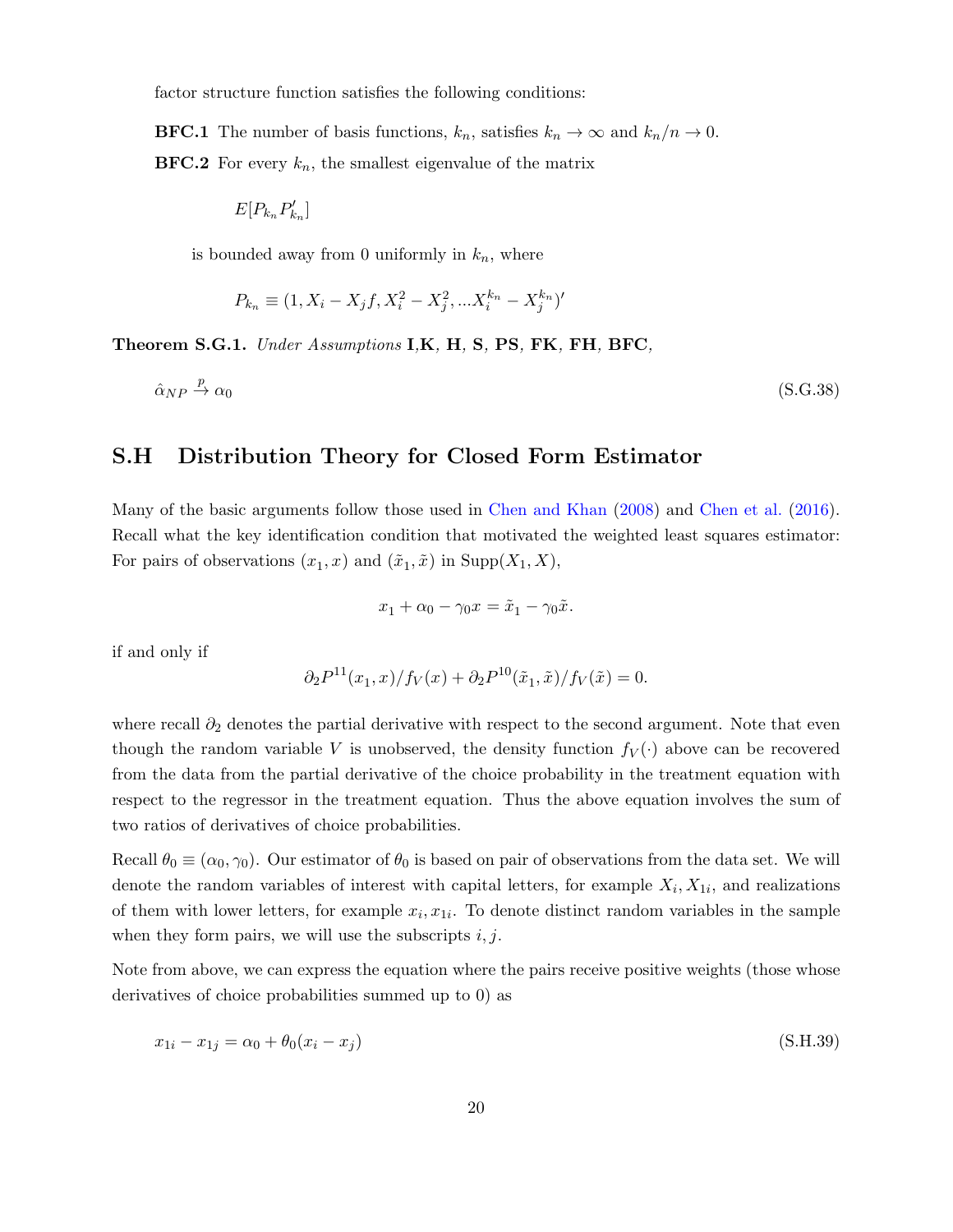So this motivates regressing the scalar random variable  $x_{1i} - x_{1j}$  on the two by one random vector  $\mathbf{x}_{ij} \equiv (1, x_i - x_j)$ . We can now see that if sufficient such pairs of observations, where the sum of the ratio of derivative of probabilities could be found to equal 0,  $\theta_0$  could be recovered as the unique solution to the system of equations corresponding to the pairs, as long as the matrix involving the terms  $x_{ij}$  satisfied a full rank condition. Such an approach is infeasible for two reasons. The first reason is that the probability functions, their derivatives, and hence the ratio of derivatives are unknown. The second reason is that even if these functions were known, if the probability functions are not discrete valued, such "matches" will occur with probability zero.

The first problem can be remedied by replacing the true probability function values with their nonparametric estimates. In the theory here we used a kernel estimator with kernel function  $K(\cdot)$  and bandwidth  $H_n$ , whose properties are discussed below. The second problem can be dealt with through the use of "kernel weights" as has been frequently employed in the semiparametric literature.

Specifically, assuming that the ratio of derivatives of conditional probability functions were known, we use the following weighting function for pairs of observations; to illustrate let  $P^{k,l,r}$ ,  $k =$  $0, 1, l = 0, 1$  denotes the ratio of derivatives of choice probabilities. So, for example,  $P^{1,1,r}$  =  $\partial_2 P^{11}(X_1, X)/f_V(X)$ , where  $\partial_2$  denotes the partial derivative with respect to the second argument. Let  $p_i^{1r}, p_j^{0r}$  denote the  $i^{th}, j^{th}$  realizations of  $P^{1,1,r}, P^{1,0,r}$  respectively; then

<span id="page-20-0"></span>
$$
\omega_{ij} = \frac{1}{h_n} k \left( \frac{p_i^{1r} + p_j^{0r}}{h_n} \right) \tag{S.H.40}
$$

In  $(S.H.40)$  h<sub>n</sub> is a bandwidth sequence, which converges to zero as the sample sizes increases, ensuring that in the limit, only pairs of observations with probability functions summing up to an arbitrarily small number receive positive weight.  $k(\cdot)$  is the kernel function, which is symmetric around 0, and assumed to have compact support, integrate to 1, and satisfy certain smoothness conditions discussed later on.

With the weighting matrix defined, a natural estimate of it,  $\hat{\omega}_{ij}$  follows from replacing the true probability function values with their nonparametric, e.g. kernel, estimates. This suggests a weighted least squares estimator of  $\theta_0 \equiv (\alpha_0, \gamma_0)$ , regressing  $x_{1i} - x_{1j}$  on  $\mathbf{x}_{ij}$ , with weights  $\hat{\omega}_{ij}$ .

Specifically, we propose the following two stage procedure. The first stage is the kernel estimator of the ratio of derivatives of probability functions, and the second stage estimator is defined as:

$$
\hat{\theta} = \left(\sum_{i \neq j} \tau_i \tau_j \hat{\omega}_{ij} \mathbf{x}_{ij} \mathbf{x}'_{ij}\right)^{-1} \left(\sum_{i \neq j} -\tau_i \tau_j \hat{\omega}_{ij} \mathbf{x}_{ij} \Delta x_{1ij}\right)
$$
\n(S.H.41)

where  $\Delta x_{1ij} \equiv x_{1i} - x_{1j}$ ,  $\mathbf{x}_{ij} \equiv (1, x_i - x_j)$  and  $\tau_i \equiv \tau(x_{1i}, x_i)$  is a trimming function to remove observations where regressors take values near the boundary of its support.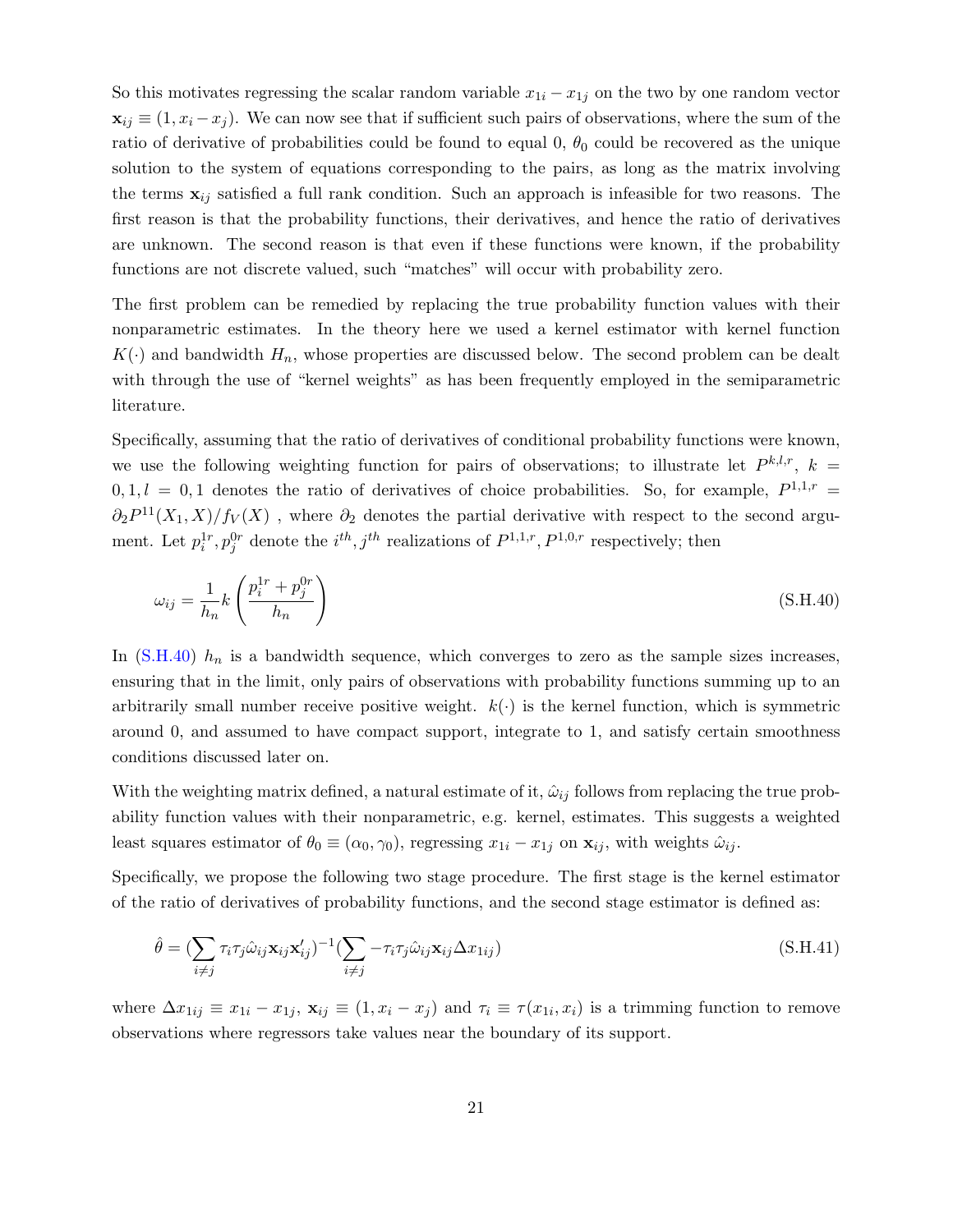We will outline the asymptotic properties of this estimator. Here we use similar arguments to this used in [Chen and Khan](#page-28-14) [\(2008\)](#page-28-14) and keep our notation as close as possible to that used in that paper. To simplify characterizing the asymptotic properties of this estimator and the regularity conditions we impose, we first define the following functions of  $P^{k,l,r}$  for  $k = l = 1, k = 1, l = 0$  at their  $i^{th}$  and  $j^{th}$  realized values, denoted by  $p_i^{1r}, p_j^{0r}$ 

\n- 1. 
$$
f_{P_0^{k,l,r}} = f_{P_0^{k,l,r}}(P_{0i}^{k,l,r})
$$
, where  $f_{P_0^{k,l,r}}(\cdot)$  denotes the density function of  $P_{0i}^{k,l,r}$ .
\n- 2.  $\mu_{\tau i} = E\left[\tau_i | P_{0i}^{k,l,r}\right]$
\n- 3.  $\mu_{\tau xi} = E\left[\tau_i \tilde{X}_i | P_{0i}^{k,l,r}\right]$
\n- 4.  $\mu_{\tau xxi} = E\left[\tau_i \tilde{X}_i \tilde{X}'_i | P_{0i}^{k,l,r}\right]$
\n

 $\mu_1(p_i^{1r}, p_j^{0r}) \equiv E[\mathbf{x}_{ij} \mathbf{x}_{ij}^{\prime} | p_i^{1r}, p_j^{0r}]$  where  $\mathbf{x}_i$  denotes the  $2 \times 1$  vector  $(1, x_i)$ ,  $\mu_0(p_j^{0r}) \equiv E[\mathbf{x}_j | p_j^{0r}]$ , where  $\mathbf{x}_j$  denotes the  $2 \times 1$  vector  $(1, x_j)$ ,  $f_1(\cdot)$  denotes the density function of the random variable  $P^{1,1,r}$ ,  $f_0(\cdot)$  denotes the density function of the random variable  $P^{1,0,r}$ .

Our derivation of the asymptotic properties of this estimator are based on the following assump- $tions<sup>4</sup>$  $tions<sup>4</sup>$  $tions<sup>4</sup>$ :

**Assumption I** (Identification) The  $2 \times 2$  matrix:

$$
M_1 = E\left[\mu_1(p_i^{1r}, -p_i^{1r})' f_0(-p_i^{1r})\right]
$$

has full rank.

- **Assumption K** (Second stage kernel function) The kernel function  $k(\cdot)$  used in the second stage (to match the sum of ratios of derivatives to 0) is assumed to have the following properties:
	- **K.1**  $k(\cdot)$  is twice continuously differentiable, has compact support and integrates to 1.

**K.2**  $k(\cdot)$  is symmetric about 0.

**K.3**  $k(.)$  is an eighth order kernel:

$$
\int u^{l}k(u)du = 0 \text{ for } l = 1, 2, 3, 4, 5, 6, 7
$$

$$
\int u^{8}k(u)du \neq 0
$$

<span id="page-21-0"></span><sup>4</sup>For notational convenience here we suppress the presence of the trimming function.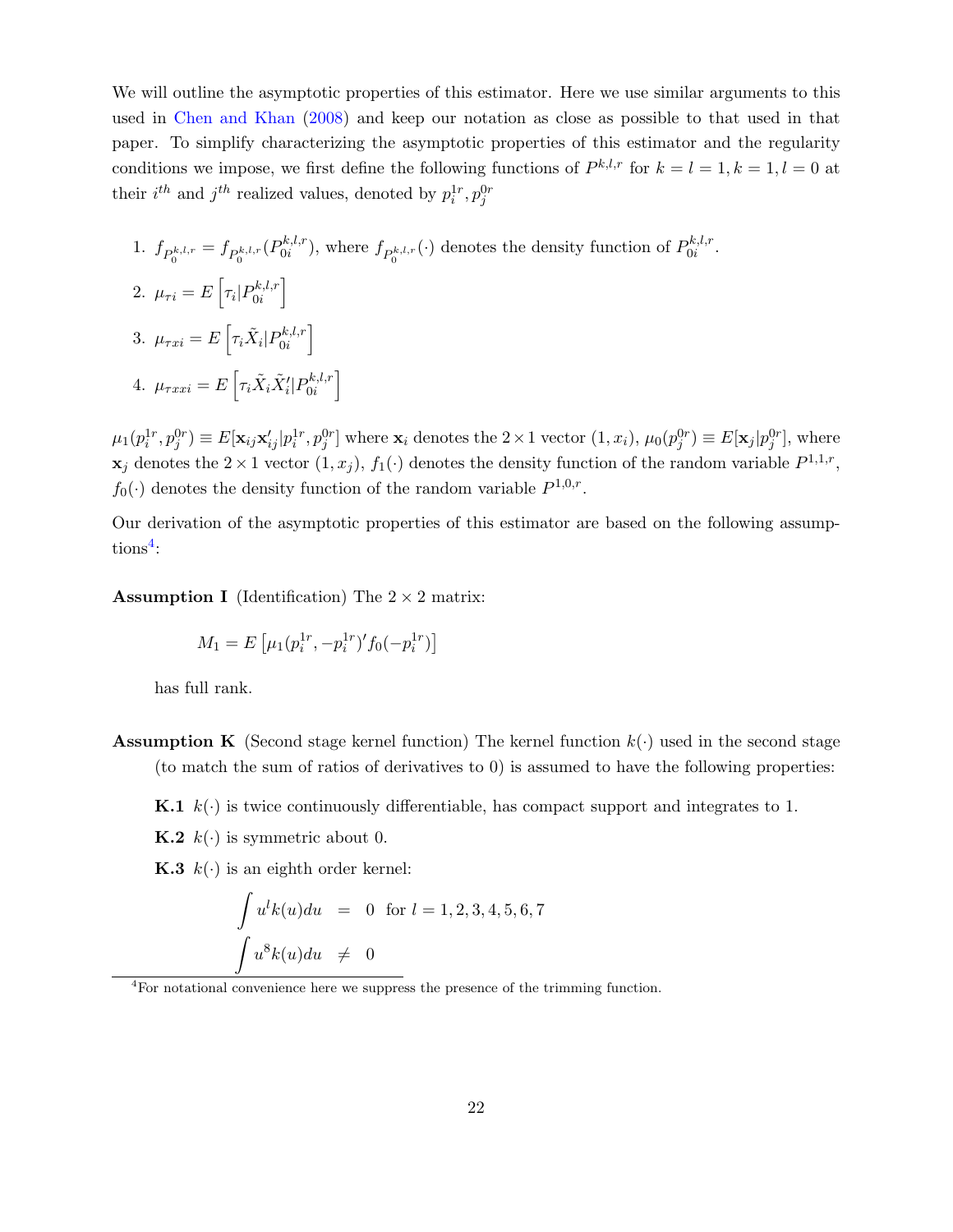**Assumption H** (Second stage bandwidth sequence) The bandwidth sequence  $h_n$  used in the second stage is of the form:

 $h_n = cn^{-\delta}$ 

where *c* is some constant and  $\delta \in (\frac{1}{16}, \frac{1}{12})$ .

Assumption S (Order of Smoothness of Density and Conditional Expectation Functions)

- **S.1** The functions  $P^{k,l,r}$  are eighth order continuously differentiable with derivatives that are bounded on the support of  $\tau_i$ .
- **S.2** The functions  $f_{P_0^{k,l,r}}(\cdot)$  (the density function of the random variable  $P^{k,l,r}$ ) and  $E[\mathbf{x}_i]P^{k,l,r} =$  $\cdot$ ], where  $\mathbf{x}_i$  denotes the  $2 \times 1$  vector  $(1, x_i)$  have order of differentiability of 8, with eight order partial derivatives that are bounded on the support of  $\tau_i$ .

The final set of assumptions involve restrictions for the first stage kernel estimator of the ratio of derivatives. This involves smoothness conditions on the choice probabilities  $P_{0i}^{k,l,r}$  $\delta_0^{\kappa,\iota,r}$ , smoothness and moment conditions on the kernel function, and rate conditions on the first stage bandwidth sequence.

- Assumption PS (Order of smoothness of probability functions and regressor density functions) The functions  $P^{k,l,r}(\cdot)$  and  $f_{X_1,X}(\cdot)$  (the density function of the random vector  $(X_1, X)$ ) are continuously differentiable of order  $p_2$ , where  $p_2 > 5$ .
- **Assumption FK** (First stage kernel function conditions)  $K(\cdot)$ , used to estimate the choice probabilities and their derivatives is an even function, integrating to 1 and is of order  $p_2$  satisfying  $p_2 > 5$ .
- Assumption FH (Rate condition on first stage bandwidth sequence) The first stage bandwidth sequence  $H_n$  is of the form:

$$
H_n = c_2 n^{-\gamma/k}
$$

where  $c_2$  is some constant and  $\gamma$  satisfies:

$$
\gamma \in \left(\frac{2}{p_2}\left(\frac{1}{3} + \delta\right), \frac{1}{3} - 2\delta\right)
$$

where  $\delta$  is regulated by Assumption H.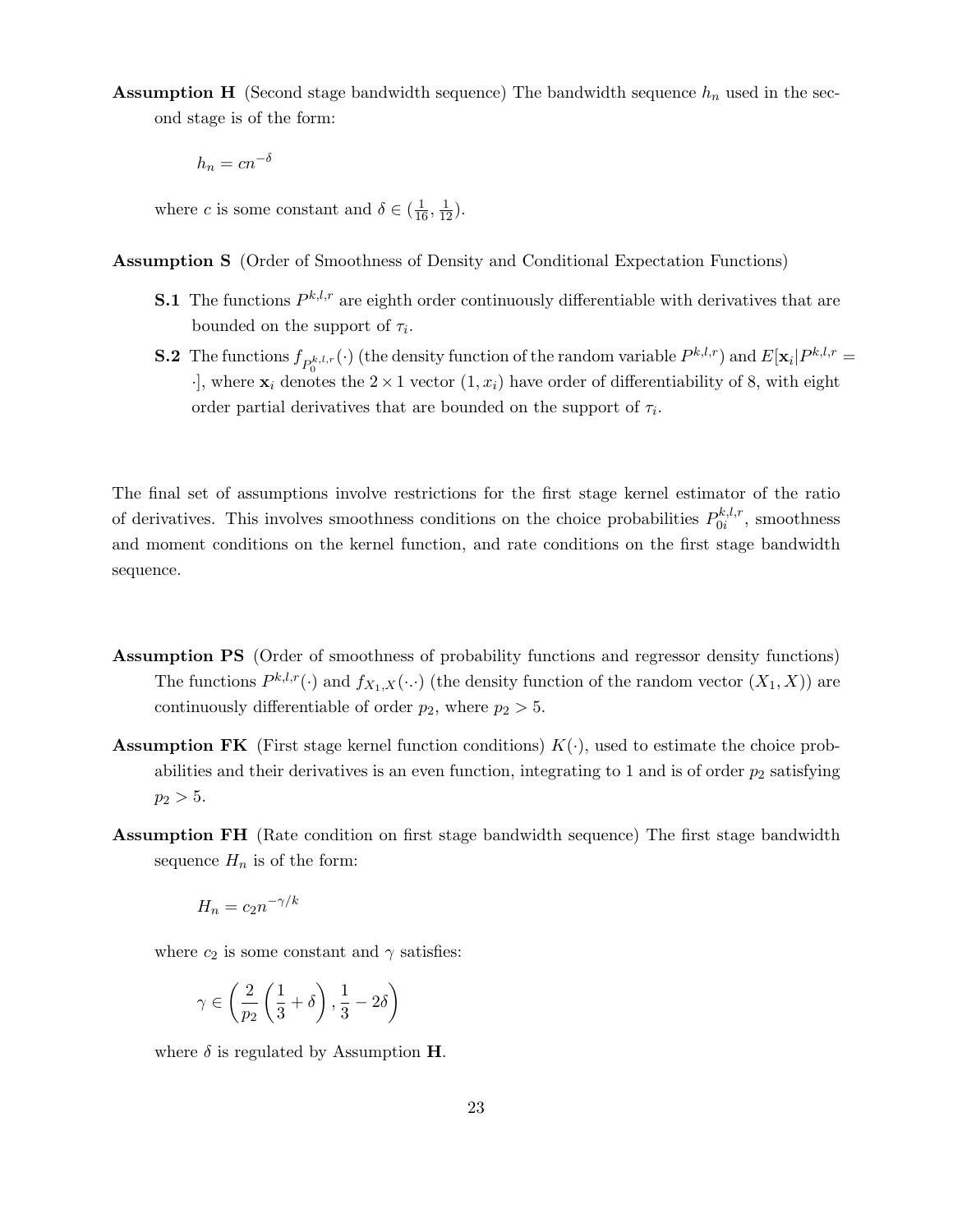### Theorem S.H.1. Let

$$
\psi_i = \psi_{1i} + \psi_{2i} + \psi_{3i} + \psi_{4i} \tag{S.H.42}
$$

where  $\psi_{ji}$  j = 1−4 are each mean 0 random variables defined in equations [S.H.53](#page-26-0)[,S.H.57,](#page-27-2)[S.H.60,](#page-27-3)[S.H.62,](#page-27-4) respectively, then under Assumptions I,K,H,S,PS,FK,FH,

$$
\sqrt{n}(\hat{\theta} - \theta_0) \Rightarrow N(0, M_1^{-1} V_1 M_1^{-1})
$$
\n(S.H.43)

where

$$
V_1 = E[\psi_i \psi_i'] \tag{S.H.44}
$$

**Proof:** Let  $\mathbf{x}_{ij} \equiv (1,(x_i - x_j)), \Delta x_{1ij} \equiv x_{1i} - x_{1j}$ . Then we can express:

$$
\hat{\theta} - \theta_0 = \left(\frac{1}{n(n-1)}\sum_{i \neq j} \hat{w}_{ij} \mathbf{x}_{ij} \mathbf{x}_{ij}'\right)^{-1} \frac{1}{n(n-1)} \sum_{i \neq j} \hat{w}_{ij} \mathbf{x}_{ij} (\Delta x_{1ij} - \mathbf{x}_{ij}' \theta_0)
$$

We will first derive a plim for the denominator term and the a linear representation for the numerator. For the denominator term here we aim to establish that the double sum  $\frac{1}{n(n-1)}\sum_{i\neq j}\hat{w}_{ij}\mathbf{x}_{ij}\mathbf{x}'_{ij}$ converges in probability to the  $2 \times 2$  matrix  $M_1$ . To do so, note by Assumption K.1 we can expand  $\hat{w}_{ij}$  around  $w_{ij}$ . The remainder term involves the difference between the nonparametrically estimated derivative functions and the true derivative functions. By Assumptions  $K, H, S$  this remainder term is uniformly (over the support of the trimming function  $\tau(\cdot)$ )  $o_p(1)$ - see e.g. [Hen](#page-28-6)[derson et al.](#page-28-6) [\(2015\)](#page-28-6). It thus suffices to establish the probability limit of  $\frac{1}{n(n-1)}\sum_{i\neq j}w_{ij}\mathbf{x}_{ij}\mathbf{x}'_{ij}$ . To do so we first wish to determine the functional form of its expectation. For notational ease here we Let  $p_i^{1r}, p_j^{0r}$  denote  $i^{th}$  and  $j^{th}$  realized values of  $P^{1,1,r}, P^{1,0,r}$  respectively, and  $\hat{p}_i^{1r}, \hat{p}_j^{0r}$  denote their nonparametric estimators. Following the same arguments as in [Chen and Khan](#page-28-14) [\(2008\)](#page-28-14), [Chen et al.](#page-28-3) [\(2016\)](#page-28-3), we can write the expectation of  $w_{ij} \mathbf{x}_{ij} \mathbf{x}'_{ij}$  as

$$
\int k((p_i^{1r}+p_j^{0r})/h_n)/h_n\mu_1(p_i^{1r},p_j^{0r}))f_1(p_i^{1r})f_0(p_j^{0r})dp_i^{1r}dp_j^{0r}
$$

where  $\mu_1(p_i^{1r}, p_j^{0r}) \equiv E[\mathbf{x}_{ij} \mathbf{x}_{ij}^{\prime} | p_i^{1r}, p_j^{0r}], f_1(\cdot)$  denotes the density function of the random variable  $P^{1,1,r}$ ,  $f_0(\cdot)$  denotes the density function of the random variable  $P^{1,0,r}$ . Changing variables  $u =$  $(p_i^{1r} + p_j^{0r})/h_n$  and taking limits as  $h_n \to 0$ , yields that the above integral is

$$
\int \mu_1(p_i^{1r}, -p_i^{1r}) f_1(p_i^{1r}) f_0(-p_i^{1r}) dp_i^{1r} = E\left[\mu_1(p_i^{1r}, -p_i^{1r}) f_0(-p_i^{1r})\right]
$$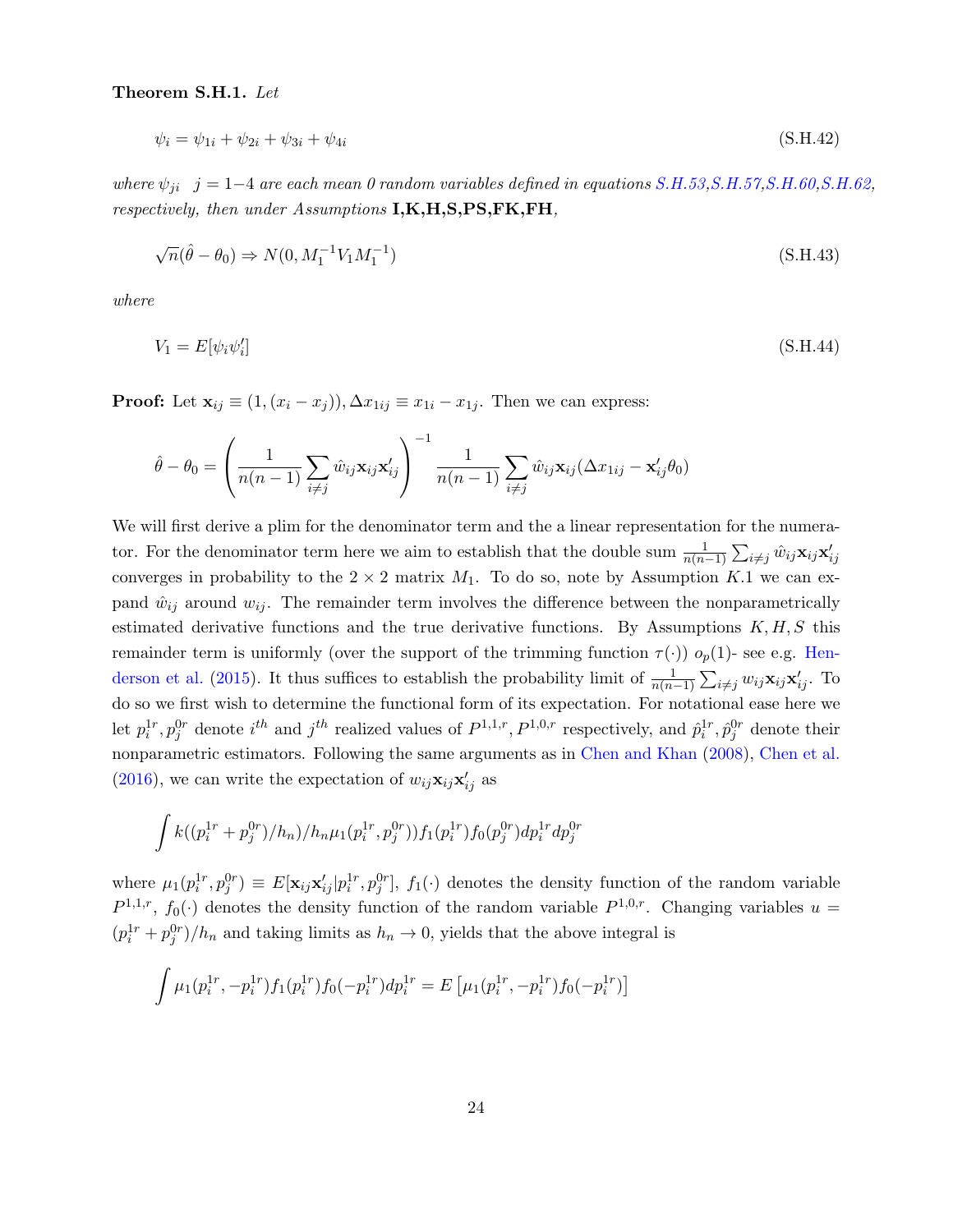which is  $M_1$ . We next turn attention to the numerator term. This term is of the form:

$$
\frac{1}{n(n-1)}\sum_{i\neq j}\hat{w}_{ij}\mathbf{x}_{ij}(\Delta x_{1ij}-\mathbf{x}'_{ij}\theta_0)
$$

Again, we expand  $\hat{w}_{ij}$  around  $w_{ij}$ . The lead term in this expansion is of the form:

$$
\frac{1}{n(n-1)}\sum_{i\neq j}w_{ij}\mathbf{x}_{ij}(\Delta x_{1ij}-\mathbf{x}'_{ij}\theta_0)
$$

Note that because  $p_i^{1r} + p_j^{0r} = 0 \Rightarrow \Delta x_{1ij} = \mathbf{x}'_{ij} \theta_0$  from our identification result, it follows from Assumptions K,H that the lead term is  $o_p(n^{-1/2})$ . The linear term in the expansion is of the form

<span id="page-24-3"></span>
$$
\frac{1}{n(n-1)}\sum_{i\neq j} w'_{ij}((\hat{p}_i^{1r} - p_i^{1r}) + (\hat{p}_j^{0r} - p_j^{0r}))\mathbf{x}_{ij}(\Delta x_{1ij} - \mathbf{x}'_{ij}\theta_0)
$$
\n(S.H.45)

We will first focus on the term

<span id="page-24-2"></span>
$$
\frac{1}{n(n-1)}\sum_{i\neq j} w'_{ij}(\hat{p}_i^{1r} - p_i^{1r})\mathbf{x}_{ij}(\Delta x_{1ij} - \mathbf{x}'_{ij}\theta_0)
$$
\n(S.H.46)

Recall  $\hat{p}_i^{\perp r}$  denotes a ratio of non parametrically estimated terms and  $p_i^{\perp r}$  denotes the ratio of derivatives. Denote these estimated and true ratios as  $\hat{f}_{vi}^{-1} \hat{p}_i^1$ ,  $f_{vi}^{-1} p_i^1$  respectively. Linearizing this ratio, the first term is of the form  $f_{vi}^{-1}(\hat{p}_i^1 - p_i^1)$ . So we wish first to evaluate a representation for

<span id="page-24-0"></span>
$$
\frac{1}{n(n-1)}\sum_{i\neq j} w'_{ij} f_{vi}^{-1} (\hat{p}_i^1 - p_i^1) \mathbf{x}_{ij} (\Delta x_{1ij} - \mathbf{x}'_{ij} \theta_0)
$$
\n(S.H.47)

Denoting a kernel estimator of the probability function of the outcome variable as a function of  $\vec{x} = (x_1, x)$ , by  $\hat{p}(\vec{x}) = \frac{\sum_j y_{1j} K_H(\vec{x}_j - \vec{x})}{\sum_j K_H(\vec{x}_j - \vec{x})}$  $\frac{\sum_{j} W_{ij} K_H(x_j - x)}{\sum_{j} K_H(\vec{x}_j - \vec{x})}$  where  $K(\cdot)$  is our kernel function, H our bandwidth, and  $K_H(\cdot) \equiv \frac{1}{H} K(\frac{\cdot}{E})$  $\frac{1}{H}$ , our estimator of the derivative of the probability function is

$$
\hat{p}^{1}(\vec{x}) = \frac{\sum_{k} y_{1k} K'_{H}(\vec{x}_{k} - \vec{x}) \frac{1}{H} \sum_{k} K_{H}(\vec{x}_{k} - \vec{x}) - \sum_{k} K'_{H}(\vec{x}_{k} - \vec{x}) \frac{1}{H} \sum_{k} y_{1k} K_{H}(\vec{x}_{k} - \vec{x})}{(\sum_{k} K_{H}(\vec{x}_{k} - \vec{x}))^{2}}
$$

We plug in the first of the two terms in the above numerator into  $S.H.47$  yielding

$$
\frac{\frac{1}{n(n-1)(n-2)}\sum_{i\neq j\neq k}w'_{ij}f_{vi}^{-1}(y_{1k}K'_{H}(\vec{x}_{k}-\vec{x}_{i})\frac{1}{H}-p_{i}^{1})\mathbf{x}_{ij}(\Delta x_{1ij}-\mathbf{x}'_{ij}\theta_{0})}{\frac{1}{n}\sum_{k}K_{H}(\vec{x}_{k}-\vec{x}_{i})}
$$

In the above expression, we replace the denominator term with its  $\lim^5$  $\lim^5$ , which is  $f_{\vec{X}}(x_i)$ , which

<span id="page-24-1"></span><sup>&</sup>lt;sup>5</sup>The resulting remainder term, involving the difference between the denominator term and its plim, can shown to be asymptotically negligible, as shown in [Chen et al.](#page-28-3) [\(2016\)](#page-28-3)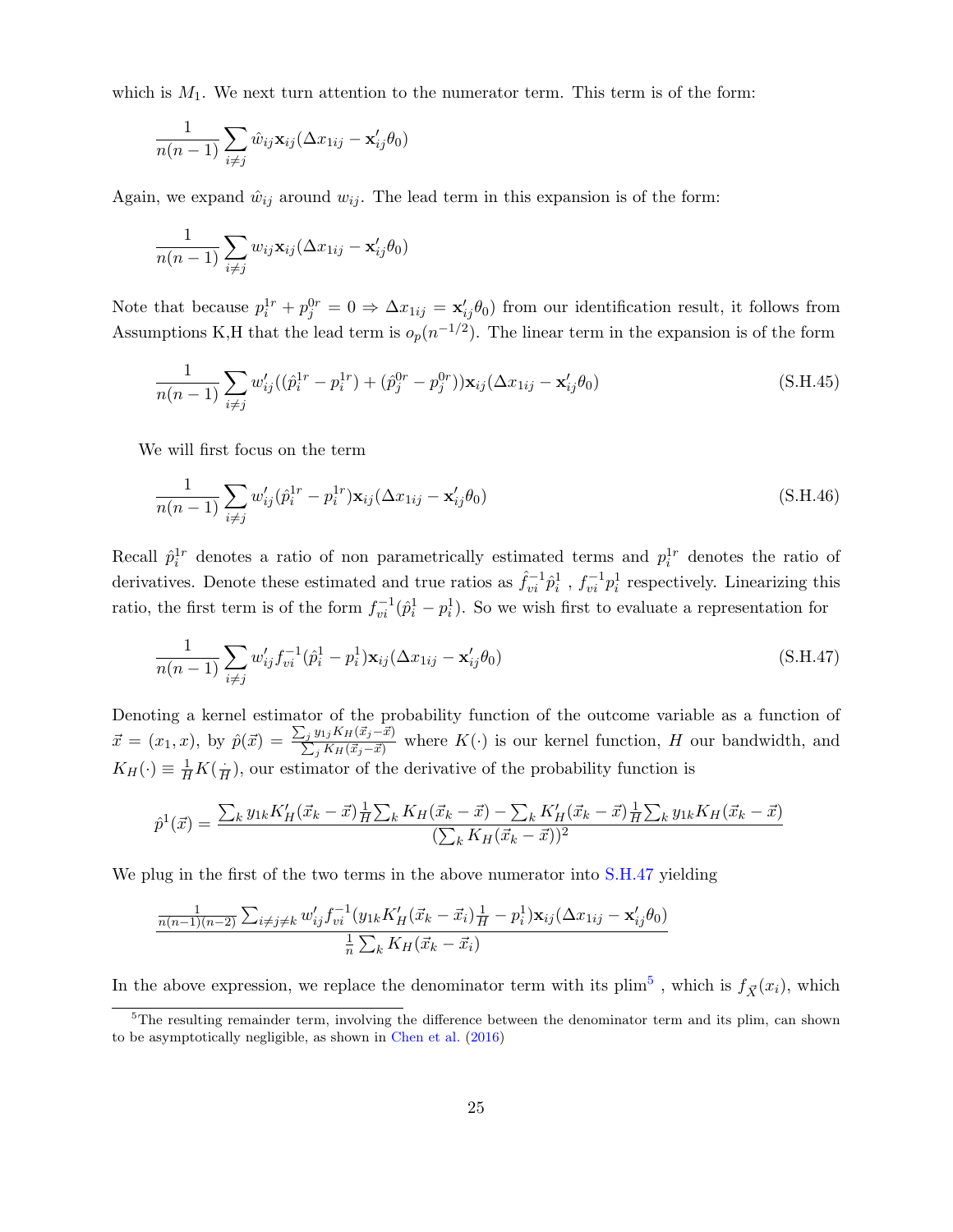gives the expression:

<span id="page-25-0"></span>
$$
\frac{1}{n(n-1)(n-2)} \sum_{i \neq j \neq k} \left( \frac{y_{1k} K_H'(\vec{x}_k - \vec{x}_i) \frac{1}{H}}{f_{\vec{X}}(\vec{x}_i)} - p_i^1 \right) f_{vi}^{-1} \Gamma_{ij}
$$
(S.H.48)

where  $\Gamma_{ij} = w'_{ij} \mathbf{x}_{ij} (\Delta x_{1ij} - \mathbf{x}'_{ij} \theta_0)$ . Evaluating a linear representation for the above third order U statistic in [S.H.48,](#page-25-0) we first evaluate the expectation of  $\frac{1}{f_{\vec{X}}(\vec{x_i})}y_{1k}K_H'(\vec{x_k}-\vec{x_i})\frac{1}{H}$  $\frac{1}{H}$  conditioning on  $\vec{x}_i$ . This can be expressed after a change of variables as

$$
\frac{1}{f_{\vec{X}}(\vec{x}_i)} \int p(uH + \vec{x}_i) K'(u) f_{\vec{X}}(uH + \vec{x}_i) du \frac{1}{H}
$$

Where here  $f_{\vec{X}}(\cdot)$  denotes the density function of  $\vec{X}_i$ . Next we can expand around  $uH = 0$  inside the integral. The lead term is 0 as  $K(\cdot)$  vanishes at the boundary of its support. The linear term is  $p^1(\vec{x}_i) f_{\vec{X}}(\vec{x}_i) + p(\vec{x}_i) f'_{\vec{X}}(\vec{x}_i)$  using that  $\int uK'(u)du = -1$ . Thus the conditional expectation of the ratio  $\frac{y_{1k}K'_H(\vec{x}_k-\vec{x}_i)\frac{1}{H}}{f_{\vec{X}}(\vec{x}_i)}$  is  $p^1(\vec{x}_i) + p(\vec{x}_i)f'_{\vec{X}}(\vec{x}_i)/f_{\vec{X}}(\vec{x}_i)$ . The first term,  $p^1(\vec{x}_i)$ , cancels out with  $p^1(\vec{x}_i)$ in [S.H.48.](#page-25-0) Now, note the second term in [S.H.46,](#page-24-2)  $\frac{\sum_{k} K'_{H}(\vec{x}_{k}-\vec{x}) \frac{1}{H} \sum_{k} y_{1k} K_{H}(\vec{x}_{k}-\vec{x})}{(\sum_{k} K'_{H}(\vec{x}_{k}-\vec{x}))^{2}}$  $\frac{\left(\sum_{k} x\right) \overline{H} \sum_{k} y_{1k} R H(x_k-x)}{\left(\sum_{k} K_H(\vec{x}_k-\vec{x})\right)^2}$  is by analogous arguments  $f'_{\vec{X}}(\vec{x_i})p(\vec{x_i})/f_{\vec{X}}(\vec{x_i}) + o_p(n^{-1/2})$ . So combining these results one conclusion that can be drawn is an average derivative type result (e.g. [Powell et al.](#page-28-8) [\(1989\)](#page-28-8)):

<span id="page-25-1"></span>
$$
\frac{1}{n}\sum_{i=1}^{n}\hat{p}^{1}(\vec{x}_{i}) - p^{1}(\vec{x}_{i}) = \frac{1}{n}\sum_{i=1}^{n}\left\{y_{1i}\frac{f_{\vec{X}}'(\vec{x}_{i})}{f_{\vec{X}}(\vec{x}_{i})} - p^{1}(\vec{x}_{i})\right\} + o_{p}(n^{-1/2})
$$
\n(S.H.49)

So plugging [S.H.49](#page-25-1) into [S.H.48](#page-25-0) yields:

$$
\frac{1}{n(n-1)}\sum_{i\neq j}\left\{y_{1i}\frac{f'_{\vec{X}}(\vec{x}_i)}{f_{\vec{X}}(\vec{x}_i)} - p^1(\vec{x}_i)\right\}f_{vi}^{-1}\Gamma_{ij} + o_p(n^{-1/2})
$$

As an additional step we want a representation for  $\Gamma_{ij}$ . By its definition,

$$
\frac{1}{n(n-1)}\sum_{i\neq j}\Gamma_{ij} = \frac{1}{n(n-1)}\sum_{i\neq j}w'_{ij}\mathbf{x}_{ij}(\Delta x_{1ij} - \mathbf{x}'_{ij}\theta_0) = \frac{1}{n(n-1)}\sum_{i\neq j}\frac{1}{h^2}k'\left(\frac{p_i^{1r} + p_j^{0r}}{h}\right)\zeta(\vec{x}_i, \vec{x}_j)
$$
\n(S.H.50)

where  $\zeta(\vec{x}_i, \vec{x}_j) \equiv \mathbf{x}_{ij} (\Delta x_{1ij} - \mathbf{x}'_{ij} \theta_0)$ . To attain this representation, we evaluate the expectation of the term inside the double summation. We express this as

$$
\frac{1}{h^2} \int k' \left( \frac{p_i^{1r} + p_j^{0r}}{h} \right) \bar{\zeta}(p_i^{1r}, p_j^{0r}) f_1(p_i^{1r}) f_0(p_j^{0r}) dp_i^{1r} dp_j^{0r}
$$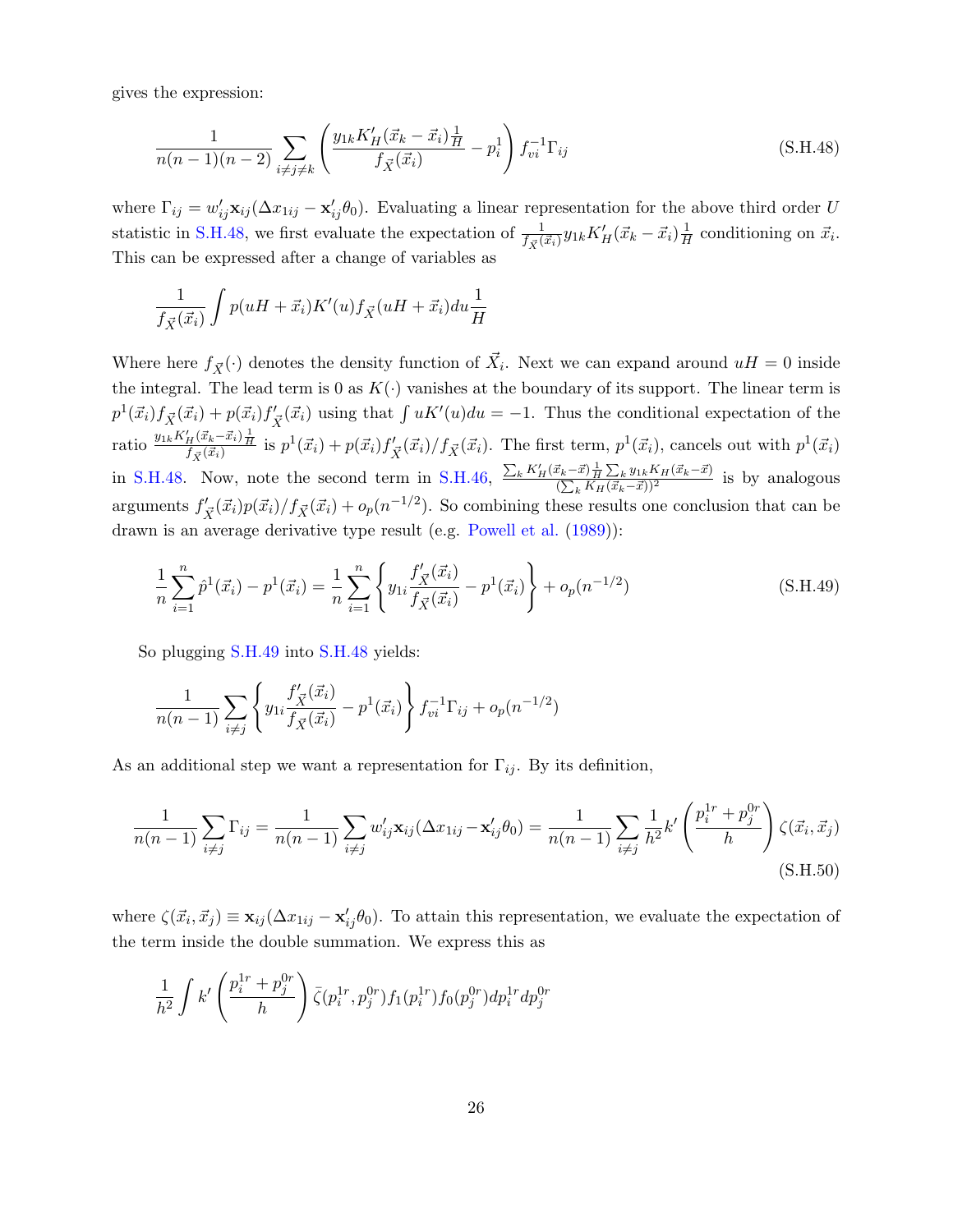where recall  $f_1(\cdot)$  denotes the density function of the random variable  $P^{1,1,r}$ ,  $f_0(\cdot)$  denotes the density function of the random variable  $P^{1,0,r}$ , and here,  $\bar{\zeta}(p_i^{1r}, p_j^{0r}) \equiv E[\zeta(\vec{x}_i, \vec{x}_j)|p_i^{1r}, p_j^{0r}]$  To evaluate the above integral we construct the change of variables  $u = \frac{p_i^{1r} + p_j^{r0}}{h}$  and expand inside the integral. Before expanding the integral is of the form

$$
\frac{1}{h} \int k'(u)\bar{\zeta}(p_i^{1r}, uh - p_i^{1r})f_1(p_i^{1r})f_0(uh - p_i^{1r})dudp_i^{1r}
$$

After expanding, the lead term is 0 because the function  $k(\cdot)$  vanishes on the boundary of its support. The next term is of the form:

$$
\int \left(\bar{\zeta}_2(p_i^{1r}, -p_i^{1r}) f_1(p_i^{1r}) f_0(-p_i^{1r}) + \zeta(p_i^{1r}, -p_i^{1r}) f_1(p_i^{1r}) f'_0(-p_i^{1r})\right) k'(u)u du dp_i^{1r}
$$

<span id="page-26-1"></span> $\frac{i=1}{i}$ 

From our identification result the above integral simplifies to  $-E[\bar{\zeta}_2(p_i^{1r}, -p_i^{1r})f_0(-p_i^{1r})]$  which we will denote by  $\Xi_1$ . So plugging this result into [S.H.46](#page-24-2) we have the following result:

$$
\frac{1}{n(n-1)} \sum_{i \neq j} f_{vi}^{-1} (\hat{p}_i^1 - p_i^1) \Gamma_{ij} = \frac{1}{n} \sum_{i=1}^n \Xi_1 f_{vi}^{-1} \left\{ y_{1i} \frac{f'_\mathbf{X}(\vec{x}_i)}{f_{\vec{X}}(\vec{x}_i)} - p^1(\vec{x}_i) \right\} + o_p(n^{-1/2}) \quad \text{(S.H.51)}
$$
\n
$$
\equiv \frac{1}{n} \sum_{i=1}^n \psi_{1i} + o_p(n^{-1/2}) \quad \text{(S.H.52)}
$$

where

<span id="page-26-0"></span>
$$
\psi_{1i} = \Xi_1 f_{vi}^{-1} \left\{ y_{1i} \frac{f'_{\vec{X}}(\vec{x}_i)}{f_{\vec{X}}(\vec{x}_i)} - p^1(\vec{x}_i) \right\}
$$
(S.H.53)

We next turn attention to the second term in the linearization of the ratio. This is of the form :

$$
\frac{1}{n(n-1)}\sum_{i\neq j}\Gamma_{ij}\frac{p_i^1}{f_{vi}^2}(\hat{f}_{vi}-f_{vi})
$$
\n(S.H.54)

The term  $\hat{f}_{vi}$  is our kernel estimator of the derivative of the probability function in the treatment equation:  $\hat{f}_{vi} = \frac{\partial}{\partial \lambda}$  $\frac{\partial}{\partial X_i} E[Y_{2i}|X_i]$ . So we can use analogous arguments to attain a linear representation for this U-statistic in  $(S.H.54)$  to conclude

$$
\frac{1}{n(n-1)} \sum_{i \neq j} \Gamma_{ij} \frac{p_i^1}{f_{vi}^2} (\hat{f}_{vi} - f_{vi}) = \frac{1}{n} \sum_{i=1}^n \Xi_1 f_{vi}^{-2} p_i^1 \left\{ y_{2i} \frac{f'_X(x_i)}{f_X(x_i)} - f_V(x_i) \right\} + o_p(n^{-1/2}) \tag{S.H.56}
$$
\n
$$
\equiv \frac{1}{n} \sum_{i=1}^n \psi_{2i} + o_p(n^{-1/2})
$$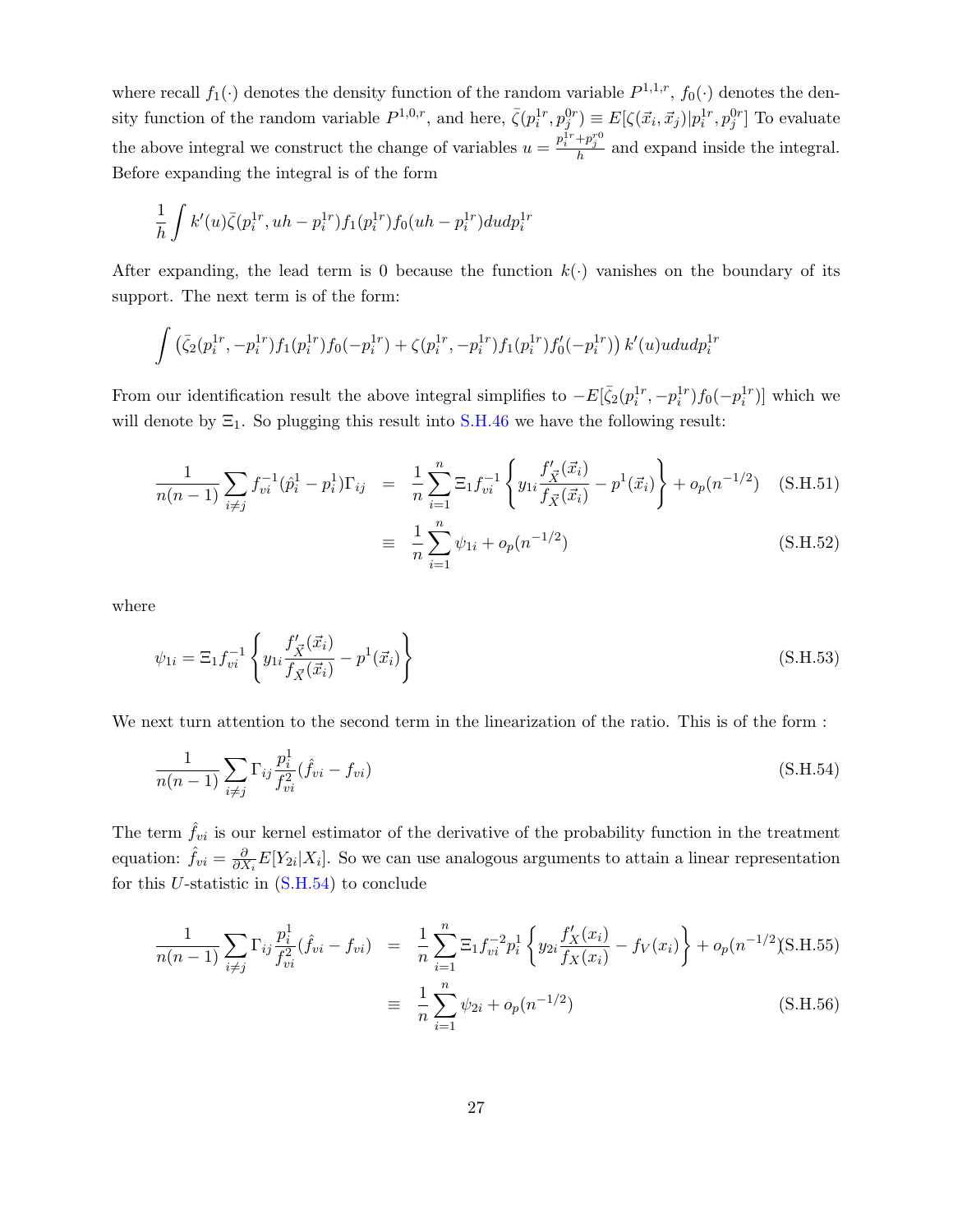where

<span id="page-27-2"></span>
$$
\psi_{2i} = \Xi_1 f_{vi}^{-2} p_i^1 \left\{ y_{2i} \frac{f'_X(x_i)}{f_X(x_i)} - f_V(x_i) \right\} \tag{S.H.57}
$$

Next we can turn attention to the the second term in [\(S.H.45\)](#page-24-3),

$$
\frac{1}{n(n-1)}\sum_{i\neq j} w'_{ij}(\hat{p}_j^{0r} - p_j^{0r})\mathbf{x}_{ij}(\Delta x_{1ij} - \mathbf{x}'_{ij}\theta_0)
$$
\n(S.H.58)

The term  $\hat{p}_j^{0r} - p^{0r}$  involves the ratio of two derivatives. So we can proceed as before by linearizing this ratio. This will yield the two expressions:

$$
\frac{1}{n}\sum_{i=1}^{n}\Xi_{1}f_{vi}^{-1}\left\{y_{1i}\frac{f_{\overline{X}}'(\vec{x}_{i})}{f_{\overline{X}}(\vec{x}_{i})} - p^{0}(\vec{x}_{i})\right\} + o_{p}(n^{-1/2}) \equiv \frac{1}{n}\sum_{i=1}^{n}\psi_{3i} + o_{p}(n^{-1/2})
$$
(S.H.59)

where

<span id="page-27-3"></span>
$$
\psi_{3i} = \Xi_1 f_{vi}^{-1} \left\{ y_{1i} \frac{f'_{\vec{X}}(\vec{x}_i)}{f_{\vec{X}}(\vec{x}_i)} - p^0(\vec{x}_i) \right\}
$$
(S.H.60)

and

$$
\frac{1}{n}\sum_{i=1}^{n}\Xi_{1}f_{vi}^{-2}p_{i}^{0}\left\{y_{2i}\frac{f_{X}'(x_{i})}{f_{X}(x_{i})}-f_{V}(x_{i})\right\}+o_{p}(n^{-1/2})\equiv\frac{1}{n}\sum_{i=1}^{n}\psi_{4i}+o_{p}(n^{-1/2})
$$
(S.H.61)

where

<span id="page-27-4"></span>
$$
\psi_{4i} = \Xi_1 f_{vi}^{-2} p_i^0 \left\{ y_{2i} \frac{f'_X(x_i)}{f_X(x_i)} - f_V(x_i) \right\}
$$
\n(S.H.62)

So collecting all results we can conclude that the estimator has the linear representation:

$$
\hat{\theta} - \theta_0 = M_1^{-1} \frac{1}{n} \sum_{i=1}^n \psi_i + o_p(n^{-1/2})
$$
\n(S.H.63)

where  $\psi_i \equiv \psi_{1i} + \psi_{2i} + \psi_{3i} + \psi_{4i}$ .

# References

<span id="page-27-0"></span>Abrevaya, J., J. Hausman, and S. Khan (2010). Testing for causal effects in a generalized regression model with endogenous regressors. Econometrica 78 (6), 2043–2061.

<span id="page-27-1"></span>Butucea, C. and C. Matias (2005). Minimax estimation of the noise level and of the deconvolution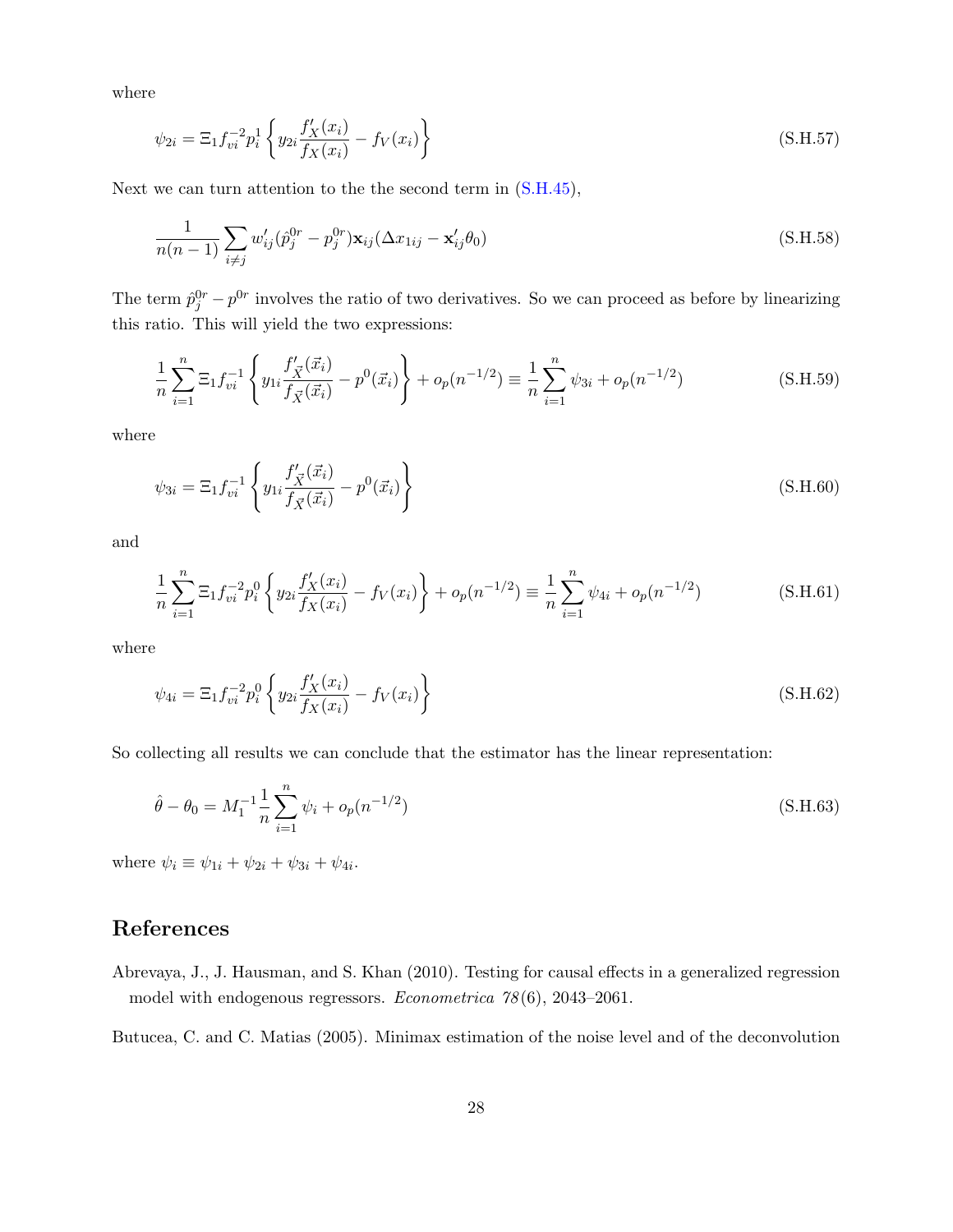density in a semiparametric convolution model. *Bernoulli 11*(2), 309–340.

- <span id="page-28-14"></span>Chen, S. and S. Khan (2008). Rates of convergence for estimating regression coefficients in heteroskedastic discrete response models. Journal of Econometrics 117, 245–278.
- <span id="page-28-3"></span>Chen, S., S. Khan, and X. Tang (2016). On the informational content of special regressors in heteroskedastic binary response models. Journal of Econometrics 193, 162–182.
- <span id="page-28-13"></span>Donald, S. and W. Newey (1994). Series estimation of semilinear models. *Journal of Multivariate* Analysis 50, 30–40.
- <span id="page-28-9"></span>Geary, R. (1942). Inherent relations between random variables. *Proceedings of the Royal Irish* Academy 47, 63–76.
- <span id="page-28-0"></span>Han, A. (1987). Non-parametric analysis of a generalized regression model: The maximum rank correlation estimator. Journal of Econometrics 35 (2–3), 303–316.
- <span id="page-28-6"></span>Henderson, D., Q. Li, C. Parmeter, and S. Yao (2015). Gradient-based smoothing parameter selection for nonparametric regression estimation. Journal of Econometrics 184, 233–241.
- <span id="page-28-7"></span>Horowitz, J. (1992). A smoothed maximum score estimator for the binary response model. *Econo*metrica  $60(3)$ .
- <span id="page-28-2"></span>Jochmans, K. (2013). Pairwise-comparison estimation with nonparametric controls. Econometrics Journal 16, 340–372.
- <span id="page-28-1"></span>Khan, S. (2001). Two stage rank estimation of quantile index models. *Journal of Econometrics 100*, 319–355.
- <span id="page-28-4"></span>Khan, S. and E. Tamer (2018). Discussion of "simple estimators for invertible index models" by ahn et al. Journal of Business & Economic Statistics 36, 11–15.
- <span id="page-28-11"></span>Newey, W. (1994). Kernel estimation of partial means and a general variance estimator. Econometric Theory, 233–253.
- <span id="page-28-5"></span>Newey, W. and D. McFadden (1994). Large sample estimation and hypothesis testing. In R. Engle and D. McFadden (Eds.), Handbook of Econometrics, Vol. 4. North Holland.
- <span id="page-28-12"></span>Powell, J. (1994). Estimation of semiparametric models. In R. F. Engle and D. McFadden (Eds.), Handbook of Econometrics, Vol. IV., pp. 2444–2514. North-Holland.
- <span id="page-28-8"></span>Powell, J., J. Stock, and T. Stoker (1989). Semiparametric estimation of index coefficients. Econometrica, 1403–1430.
- <span id="page-28-10"></span>Reiersol, O. (1950). Identifiability of a linear relation between variables which are subject to error. Econometrica 18 (4), 375–389.